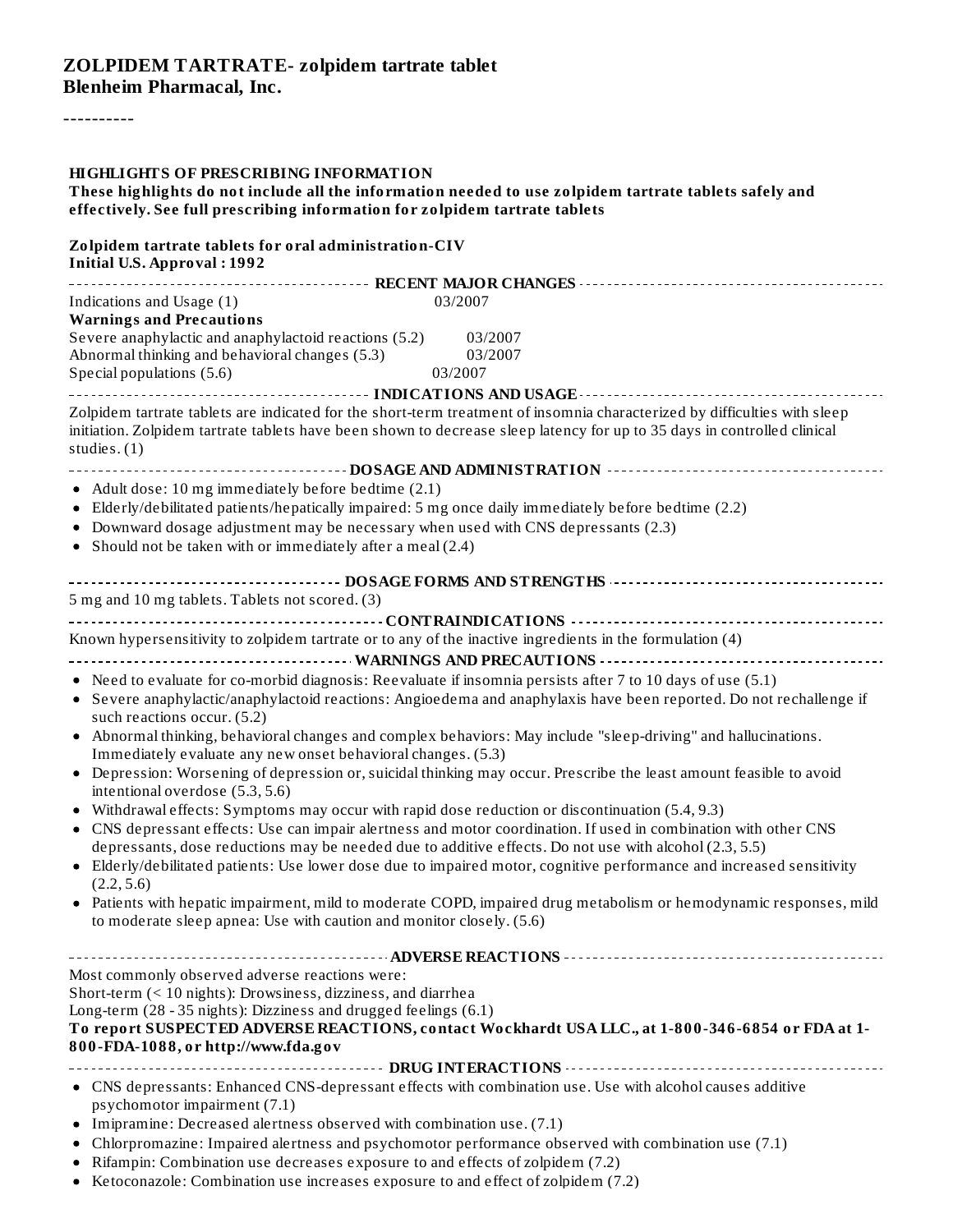#### **USE IN SPECIFIC POPULATIONS**

Pregnancy: Based on animal data, zolpidem may cause fetal harm. (8.1)

Ketoconazole: Combination use increases exposure to and effect of zolpidem (7.2)

- Nursing mothers: Zolpidem is excreted in human milk. (8.3)
- Pediatric use: Safety and effectiveness not established. Hallucinations (incidence rate 7.4%) and other psychiatric and/or nervous system adverse reactions were observed frequently in a study of pediatric patients with Attention-Deficit/Hyperactivity Disorder (5.6, 8.4)

#### **See 17 for PATIENT COUNSELING INFORMATION and Medication Guide.**

**Revised: 12/2015**

### **FULL PRESCRIBING INFORMATION: CONTENTS\***

#### **1. INDICATIONS AND USAGE**

#### **2. DOSAGE AND ADMINISTRATION**

- 2.1 Dosage in adults
- 2.2 Special Populations
- 2.3 Use with CNS depressants
- 2.4 Administration

#### **3. DOSAGE FORMS AND STRENGTHS**

#### **4. CONTRAINDICATIONS**

#### **5. WARNINGS AND PRECAUTIONS**

- 5.1 Need to evaluate for co-morbid diagnoses
- 5.2 Severe anaphylactic and anaphylactoid reactions
- 5.3 Abnormal Thinking and Behavioral Changes
- 5.4 Withdrawal effects
- 5.5 CNS depressant effects
- 5.6 Special populations

#### **6. ADVERSE REACTIONS**

6.1 Clinical trials experience

#### **7. DRUG INTERACTIONS**

- 7.1 CNS-active drugs
- 7.2 Drugs that affect drug metabolism via cytochrome P 450
- 7.3 Other drugs with no interaction with zolpidem
- 7.4 Drug-laboratory test interactions

#### **8. USE IN SPECIFIC POPULATIONS**

- 8.1 Pregnancy
- 8.2 Labor and delivery
- 8.3 Nursing mothers
- 8.4 Pediatric use
- 8.5 Geriatric use

#### **9. DRUG ABUSE AND DEPENDENCE**

- 9.1 Controlled substance
- 9.2 Abuse
- 9.3 Dependence

#### **10. OVERDOSAGE**

- 10.1 Signs and symptoms
- 10.2 Recommended treatment

#### **11. DESCRIPTION**

#### **12. CLINICAL PHARMACOLOGY**

- 12.1 Mechanism of action
- 12.3 Pharmacokinetics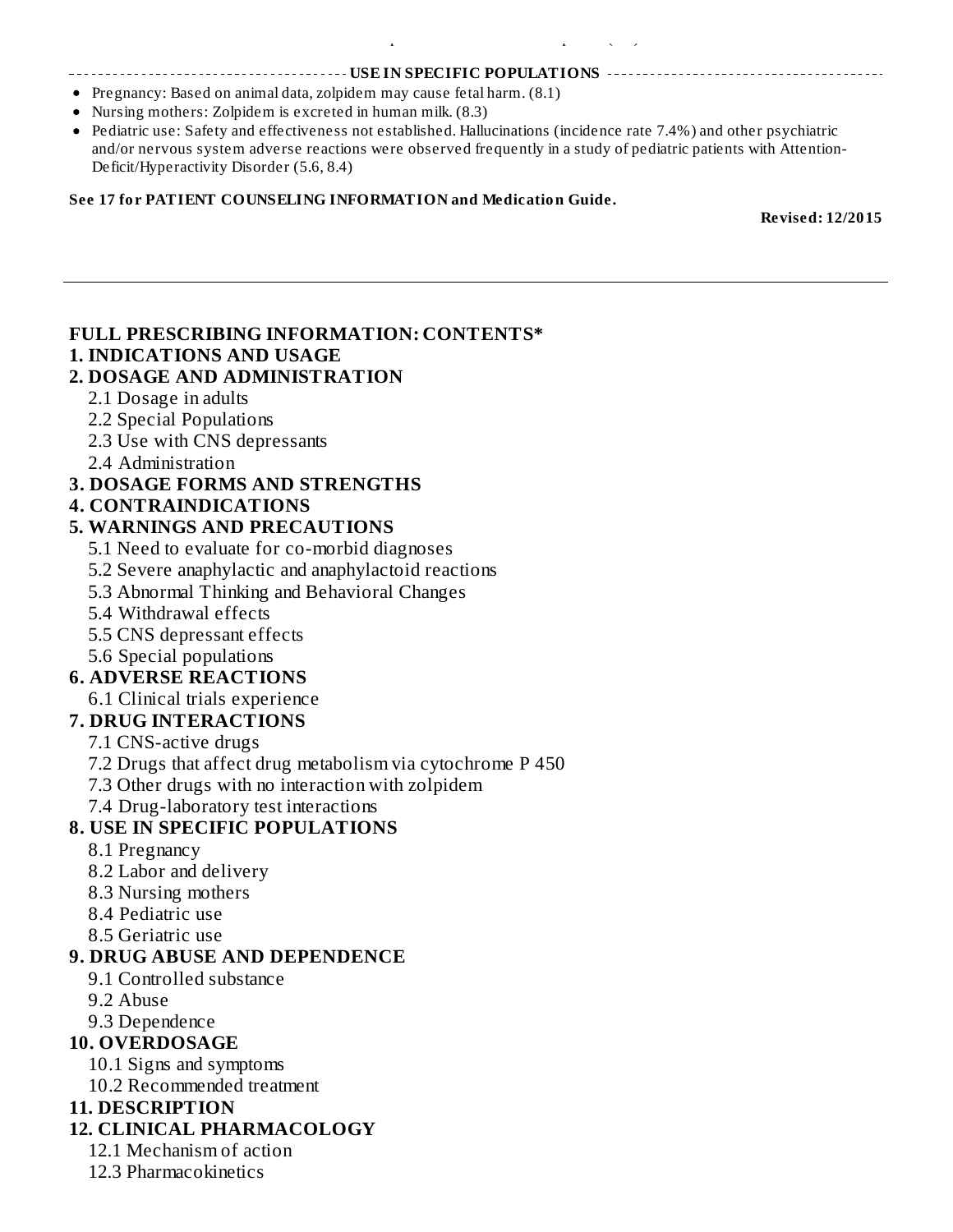### **13. NONCLINICAL TOXICOLOGY**

13.1 Carcinogenesis, Mutagenesis, Impairment Of Fertility

- **14. CLINICAL STUDIES**
	- 14.1 Transient insomnia
	- 14.2 Chronic insomnia

14.3 Studies pertinent to safety concerns for sedative/hypnotic drugs

#### **16. HOW SUPPLIED/STORAGE AND HANDLING**

#### **17. PATIENT COUNSELING INFORMATION**

- 17.1 Severe anaphylactic and anaphylactoid reactions
- 17.2 Sleep-driving and other complex behaviors
- 17.3 Administration instructions
- \* Sections or subsections omitted from the full prescribing information are not listed.

### **FULL PRESCRIBING INFORMATION**

#### **1. INDICATIONS AND USAGE**

Zolpidem tartrate tablets are indicated for the short-term treatment of insomnia characterized by difficulties with sleep initiation. Zolpidem tartrate tablets have been shown to decrease sleep latency for up to 35 days in controlled clinical studies [*see Clinical Studies (14)].*

The clinical trials performed in support of efficacy were 4-5 weeks in duration with the final formal assessments of sleep latency performed at the end of treatment.

### **2. DOSAGE AND ADMINISTRATION**

The dose of zolpidem tartrate tablets should be individualized.

#### **2.1 Dosage in adults**

The recommended dose for adults is 10 mg once daily immediately before bedtime. The total zolpidem tartrate tablets dose should not exceed 10 mg per day.

#### **2.2 Special Populations**

Elderly or debilitated patients may be especially sensitive to the effects of zolpidem tartrate. Patients with hepatic insufficiency do not clear the drug as rapidly as normal subjects. The recommended dose of zolpidem tartrate tablets in both of these patient populations is 5 mg once daily immediately before bedtime [*see Warnings and Precautions (5.6)].*

#### **2.3 Us e with CNS depressants**

Dosage adjustment may be necessary when zolpidem tartrate tablet is combined with other CNS depressant drugs because of the potentially additive effects [*see Warnings and Precautions (5.5)].*

#### **2.4 Administration**

The effect of zolpidem tartrate tablets may be slowed by ingestion with or immediately after a meal.

#### **3. DOSAGE FORMS AND STRENGTHS**

Zolpidem tartrate tablets are available in 5 mg and 10 mg strength tablets for oral administration. Tablets are not scored.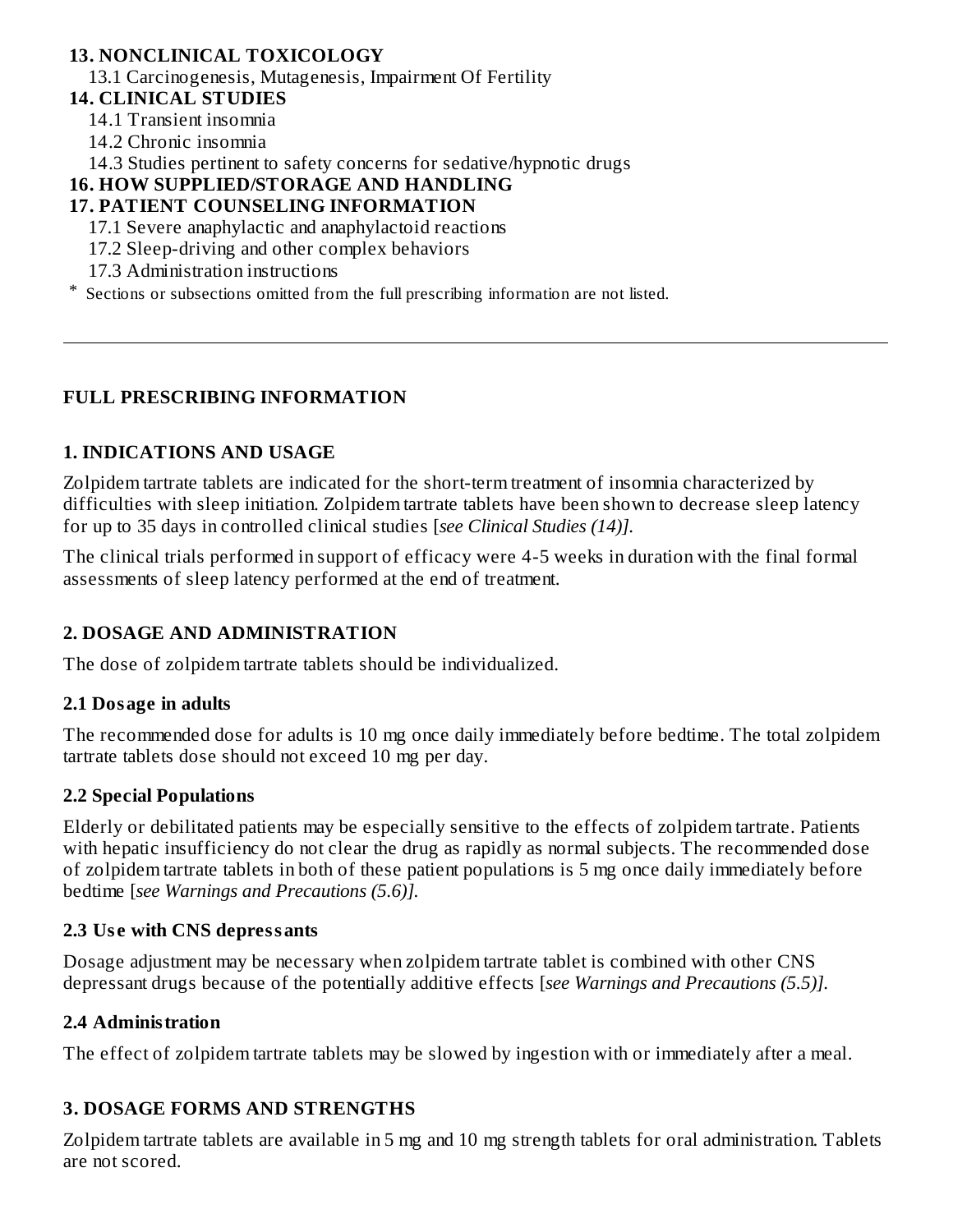Zolpidem tartrate tablets 5 mg are pink, film coated, capsule shaped tablets, debossed with "W714" on one side and plain on the other side. Zolpidem tartrate tablets 10 mg are white, film coated, capsule shaped tablets, debossed with "W715" on one side and plain on the other side.

## **4. CONTRAINDICATIONS**

Zolpidem tartrate tablet is contraindicated in patients with known hypersensitivity to zolpidem tartrate or to any of the inactive ingredients in the formulation. Observed reactions include anaphylaxis and angioedema [*see Warnings and Precautions (5.2)].*

## **5. WARNINGS AND PRECAUTIONS**

### **5.1 Need to evaluate for co-morbid diagnos es**

Because sleep disturbances may be the presenting manifestation of a physical and/or psychiatric disorder, symptomatic treatment of insomnia should be initiated only after a careful evaluation of the patient. The failure of insomnia to remit after 7 to 10 days of treatment may indicate the presence of a primary psychiatric and/or medical illness that should be evaluated. Worsening of insomnia or the emergence of new thinking or behavior abnormalities may be the consequence of an unrecognized psychiatric or physical disorder. Such findings have emerged during the course of treatment with sedative/hypnotic drugs, including zolpidem.

## **5.2 Severe anaphylactic and anaphylactoid reactions**

Rare cases of angioedema involving the tongue, glottis or larynx have been reported in patients after taking the first or subsequent doses of sedative-hypnotics, including zolpidem. Some patients have had additional symptoms such as dyspnea, throat closing or nausea and vomiting that suggest anaphylaxis. Some patients have required medical therapy in the emergency department. If angioedema involves the throat, glottis or larynx, airway obstruction may occur and be fatal. Patients who develop angioedema after treatment with zolpidem should not be rechallenged with the drug.

### **5.3 Abnormal Thinking and Behavioral Changes**

A variety of abnormal thinking and behavior changes have been reported to occur in association with the use of sedative/hypnotics. Some of these changes may be characterized by decreased inhibition (eg, aggressiveness and extroversion that seemed out of character), similar to effects produced by alcohol and other CNS depressants. Visual and auditory hallucinations have been reported as well as behavioral changes such as bizarre behavior, agitation and depersonalization. In controlled trials, <1% of adults with insomnia who received zolpidem reported hallucinations. In a clinical trial, 7.4% of pediatric patients with insomnia associated with attention-deficit/hyperactivity disorder (ADHD), who received zolpidem reported hallucinations [*see Use in Specific Populations (8.4)].*

Complex behaviors such as "sleep-driving" (i.e., driving while not fully awake after ingestion of a sedative-hypnotic, with amnesia for the event) have been reported with sedative-hypnotics, including zolpidem. These events can occur in sedative-hypnotic-naive as well as in sedative-hypnoticexperienced persons. Although behaviors such as "sleep-driving" may occur with zolpidem tartrate tablets alone at therapeutic doses, the use of alcohol and other CNS depressants with zolpidem tartrate tablets appears to increase the risk of such behaviors, as does the use of zolpidem tartrate tablets at doses exceeding the maximum recommended dose. Due to the risk to the patient and the community, discontinuation of zolpidem tartrate tablets should be strongly considered for patients who report a "sleep-driving" episode. Other complex behaviors (e.g., preparing and eating food, making phone calls, or having sex) have been reported in patients who are not fully awake after taking a sedativehypnotic. As with "sleep-driving", patients usually do not remember these events. Amnesia, anxiety and other neuro-psychiatric symptoms may occur unpredictably. In primarily depressed patients, worsening of depression, including suicidal thoughts and actions (including completed suicides), has been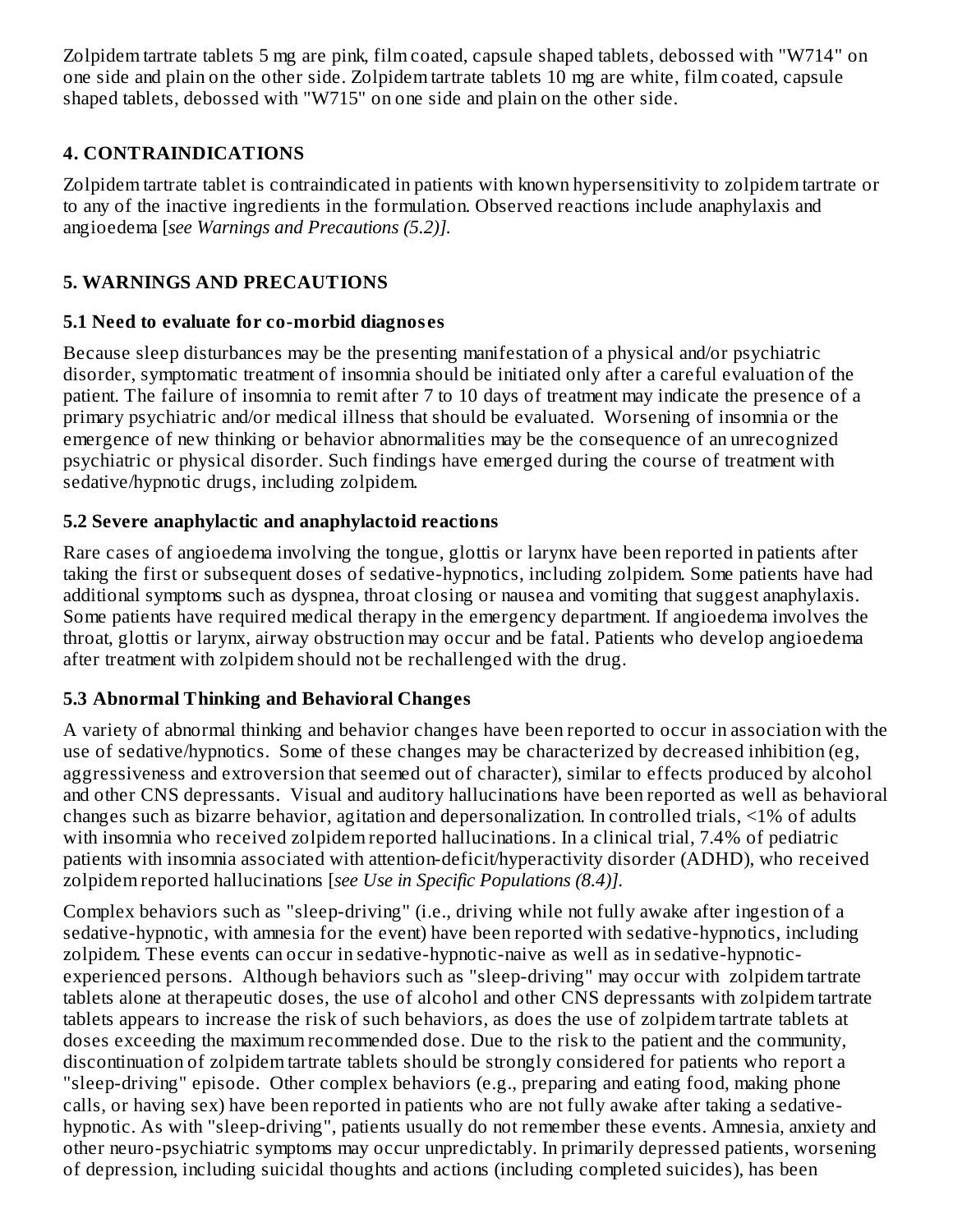reported in association with the use of sedative/hypnotics.

It can rarely be determined with certainty whether a particular instance of the abnormal behaviors listed above is drug induced, spontaneous in origin, or a result of an underlying psychiatric or physical disorder. Nonetheless, the emergence of any new behavioral sign or symptom of concern requires careful and immediate evaluation.

### **5.4 Withdrawal effects**

Following the rapid dose decrease or abrupt discontinuation of sedative/hypnotics, there have been reports of signs and symptoms similar to those associated with withdrawal from other CNS-depressant drugs *[see Drug Abuse and Dependence (9)].*

## **5.5 CNS depressant effects**

Zolpidem tartrate tablets, like other sedative/hypnotic drugs, have CNS-depressant effects. Due to the rapid onset of action, zolpidem tartrate tablets should only be taken immediately prior to going to bed. Patients should be cautioned against engaging in hazardous occupations requiring complete mental alertness or motor coordination such as operating machinery or driving a motor vehicle after ingesting the drug, including potential impairment of the performance of such activities that may occur the day following ingestion of zolpidem tartrate tablets. Zolpidem tartrate tablets showed additive effects when combined with alcohol and should not be taken with alcohol. Patients should also be cautioned about possible combined effects with other CNS-depressant drugs. Dosage adjustments may be necessary when zolpidem tartrate tablets are administered with such agents because of the potentially additive effects.

## **5.6 Special populations**

*Use in the elderly and/or debilitated patients*: Impaired motor and/or cognitive performance after repeated exposure or unusual sensitivity to sedative/hypnotic drugs is a concern in the treatment of elderly and/or debilitated patients. Therefore, the recommended zolpidem tartrate tablet dosage is 5 mg in such patients to decrease the possibility of side effects [*see Dosage and Administration (2.2)].* These patients should be closely monitored.

Use in patients with concomitant illness: Clinical experience with zolpidem tartrate in patients with concomitant systemic illness is limited. Caution is advisable in using zolpidem tartrate tablets in patients with diseases or conditions that could affect metabolism or hemodynamic responses.

Although studies did not reveal respiratory depressant effects at hypnotic doses of zolpidem in normal subjects or in patients with mild to moderate chronic obstructive pulmonary disease (COPD), a reduction in the Total Arousal Index together with a reduction in lowest oxygen saturation and increase in the times of oxygen desaturation below 80% and 90% was observed in patients with mild-tomoderate sleep apnea when treated with zolpidem tartrate tablets (10 mg) when compared to placebo. Since sedative/hypnotics have the capacity to depress respiratory drive, precautions should be taken if zolpidem tartrate tablet is prescribed to patients with compromised respiratory function. Post-marketing reports of respiratory insufficiency, most of which involved patients with pre-existing respiratory impairment, have been received. Zolpidem tartrate tablets should be used with caution in patients with sleep apnea syndrome or myasthenia gravis.

Data in end-stage renal failure patients repeatedly treated with zolpidem tartrate tablets did not demonstrate drug accumulation or alterations in pharmacokinetic parameters. No dosage adjustment in renally impaired patients is required; however, these patients should be closely monitored [*see Clinical Pharmacology (12.3)].*

A study in subjects with hepatic impairment did reveal prolonged elimination in this group; therefore, treatment should be initiated with 5 mg in patients with hepatic compromise, and they should be closely monitored [*see Dosage and Administration (2.2) and Clinical Pharmacology (12.3)].*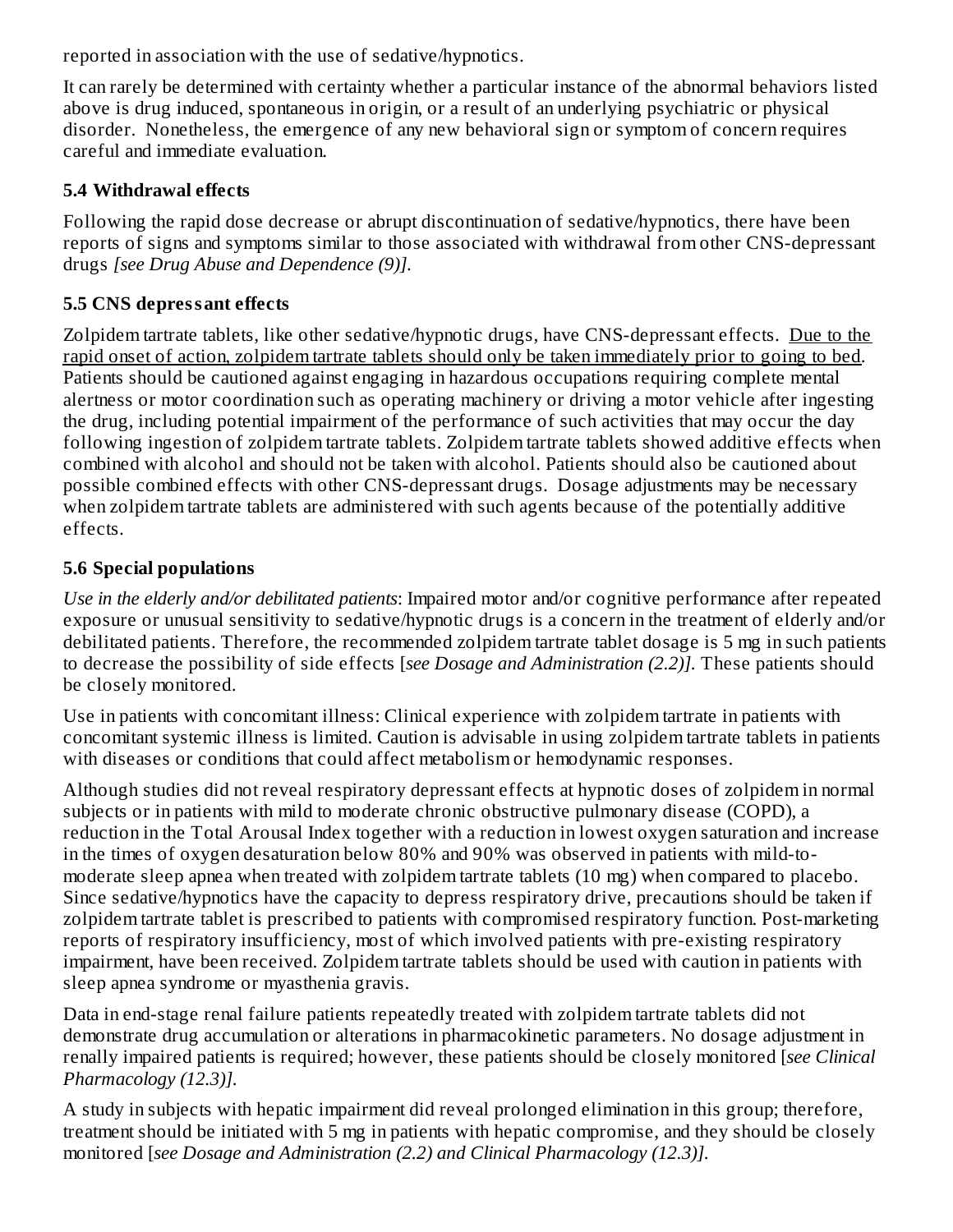Use in patients with depression: As with other sedative/hypnotic drugs, zolpidem tartrate tablets should be administered with caution to patients exhibiting signs or symptoms of depression. Suicidal tendencies may be present in such patients and protective measures may be required. Intentional over-dosage is more common in this group of patients; therefore, the least amount of drug that is feasible should be prescribed for the patient at any one time.

Use in pediatric patients: Safety and effectiveness of zolpidem have not been established in pediatric patients. In an 8-week study in pediatric patients (aged 6-17 years) with insomnia associated with ADHD, zolpidem did not decrease sleep latency compared to placebo. Hallucinations were reported in 7.4% of the pediatric patients who received zolpidem; none of the pediatric patients who received placebo reported hallucinations [*see Use in Specific Populations (8.4)].*

## **6. ADVERSE REACTIONS**

The following serious adverse reactions are discussed in greater detail in other sections of the labeling:

- Serious anaphylactic and anaphylactoid reactions [*see Warnings and Precautions (5.2)]*
- Abnormal thinking, behavior changes, and complex behaviors [*see Warnings and Precautions (5.3)]*
- Withdrawal effects [see Warnings and Precautions (5.4)]
- CNS-depressant effects [see Warnings and Precautions (5.5)]

## **6.1 Clinical trials experience**

*Associated with discontinuation of treatment*: Approximately 4% of 1,701 patients who received zolpidem at all doses (1.25 to 90 mg) in U.S. premarketing clinical trials discontinued treatment because of an adverse reaction. Reactions most commonly associated with discontinuation from U.S. trials were daytime drowsiness (0.5%), dizziness (0.4%), headache (0.5%), nausea (0.6%), and vomiting (0.5%).

Approximately 4% of 1,959 patients who received zolpidem at all doses (1 to 50 mg) in similar foreign trials discontinued treatment because of an adverse reaction. Reactions most commonly associated with discontinuation from these trials were daytime drowsiness (1.1%), dizziness/vertigo (0.8%), amnesia (0.5%), nausea (0.5%), headache (0.4%), and falls (0.4%).

Data from a clinical study in which selective serotonin reuptake inhibitor- (SSRI) treated patients were given zolpidem revealed that four of the seven discontinuations during double-blind treatment with zolpidem (n=95) were associated with impaired concentration, continuing or aggravated depression, and manic reaction; one patient treated with placebo (n =97) was discontinued after an attempted suicide.

*Most commonly observed adverse events in controlled trials*: During short-term treatment (up to 10 nights) with zolpidem tartrate tablets at doses up to 10 mg, the most commonly observed adverse reactions associated with the use of zolpidem and seen at statistically significant differences from placebotreated patients were drowsiness (reported by 2% of zolpidem patients), dizziness (1%), and diarrhea (1%). During longer-term treatment (28 to 35 nights) with zolpidem at doses up to 10 mg, the most commonly observed adverse events associated with the use of zolpidem and seen at statistically significant differences from placebo-treated patients were dizziness (5%) and drugged feelings (3%).

*Adverse events observed at an incidence of ≥1% in controlled trials*: The following tables enumerate treatment-emergent adverse reactions frequencies that were observed at an incidence equal to 1% or greater among patients with insomnia who received zolpidem tartrate tablets and at a greater incidence than placebo in U.S. placebo-controlled trials. Events reported by investigators were classified utilizing a modified World Health Organization (WHO) dictionary of preferred terms for the purpose of establishing event frequencies. The prescriber should be aware that these figures cannot be used to predict the incidence of side effects in the course of usual medical practice, in which patient characteristics and other factors differ from those that prevailed in these clinical trials. Similarly, the cited frequencies cannot be compared with figures obtained from other clinical investigators involving related drug products and uses, since each group of drug trials is conducted under a different set of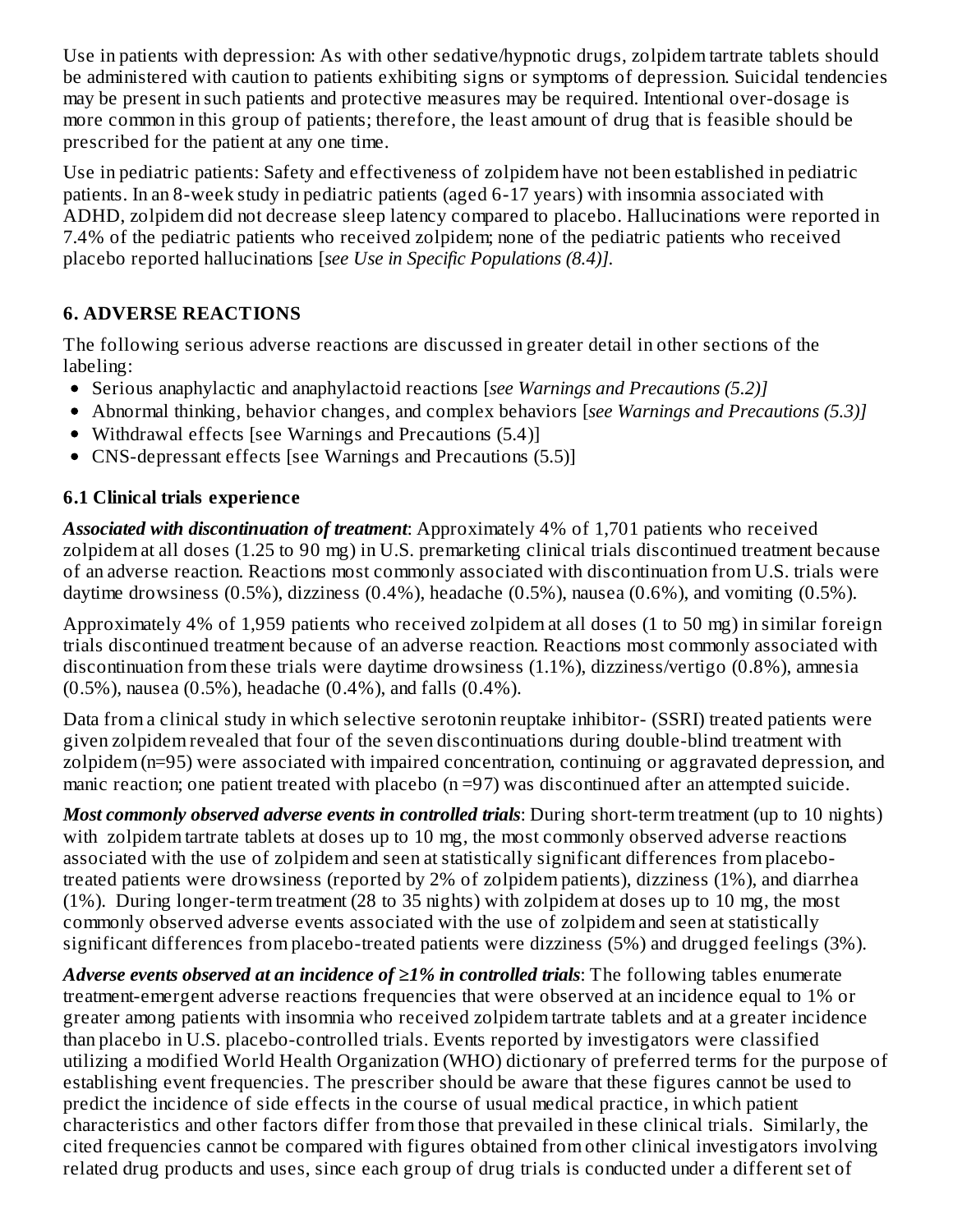conditions. However, the cited figures provide the physician with a basis for estimating the relative contribution of drug and nondrug factors to the incidence of side effects in the population studied.

The following table was derived from result of 11 placebo-controlled short-term U.S. efficacy trials involving zolpidem in doses ranging from 1.25 to 20 mg. The table is limited to data from doses up to and including 10 mg, the highest dose recommended for use.

#### **Incidence of Treatment-Emergent Advers e Experiences in Placebo-Controlled Clinical Trials Lasting up to 10 Nights (Percentage of patients reporting)**

| <b>Body System/Adverse Event*</b> | Zolpidem(≤10 mg)(N=685)  Placebo(N=473) |  |
|-----------------------------------|-----------------------------------------|--|
| Central and Peripheral            |                                         |  |
| Nervous System                    |                                         |  |
| Headache                          |                                         |  |
| Drowsiness                        |                                         |  |
| <b>Dizziness</b>                  |                                         |  |
| Gastrointestinal System           |                                         |  |
| Diarrhea                          |                                         |  |

\*Reactions reported by at least 1% of patients treated with zolpidem tartrate tablets and at a greater frequency than placebo.

The following table was derived from results of three placebo-controlled long-term efficacy trials involving zolpidem tartrate. These trials involved patients with chronic insomnia who were treated for 28 to 35 nights with zolpidem at doses of 5, 10, or 15 mg. The table is limited to data from doses up to and including 10 mg, the highest dose recommended for use. The table includes only adverse events occurring at an incidence of at least 1% for zolpidem patients.

#### **Incidence of Treatment-Emergent Advers e Experiences in Placebo-Controlled Clinical Trials Lasting up to 35 Nights (Percentage of patients reporting)**

| Body System/Adverse Event* | Zolpidem( $\leq$ 10 mg)(N=152) Placebo(N=161) |                |
|----------------------------|-----------------------------------------------|----------------|
| Autonomic Nervous System   |                                               |                |
| Dry mouth                  | 3                                             | 1              |
| Body as a Whole            |                                               |                |
| Allergy                    | 4                                             | 1              |
| Back pain                  | 3                                             | $\overline{2}$ |
| Influenza-like symptoms    | 2                                             |                |
| Chest pain                 |                                               |                |
| Cardiovascular System      |                                               |                |
| Palpitation                | $\overline{2}$                                |                |
| Central and Peripheral     |                                               |                |
| Nervous System             |                                               |                |
| Drowsiness                 | 8                                             | 5              |
| <b>Dizziness</b>           | 5                                             |                |
| Lethargy                   | 3                                             |                |
| Drugged feeling            | 3                                             |                |
| Lightheadedness            | 2                                             |                |
| Depression                 | $\overline{2}$                                |                |
| Abnormal dreams            |                                               |                |
| Amnesia                    |                                               |                |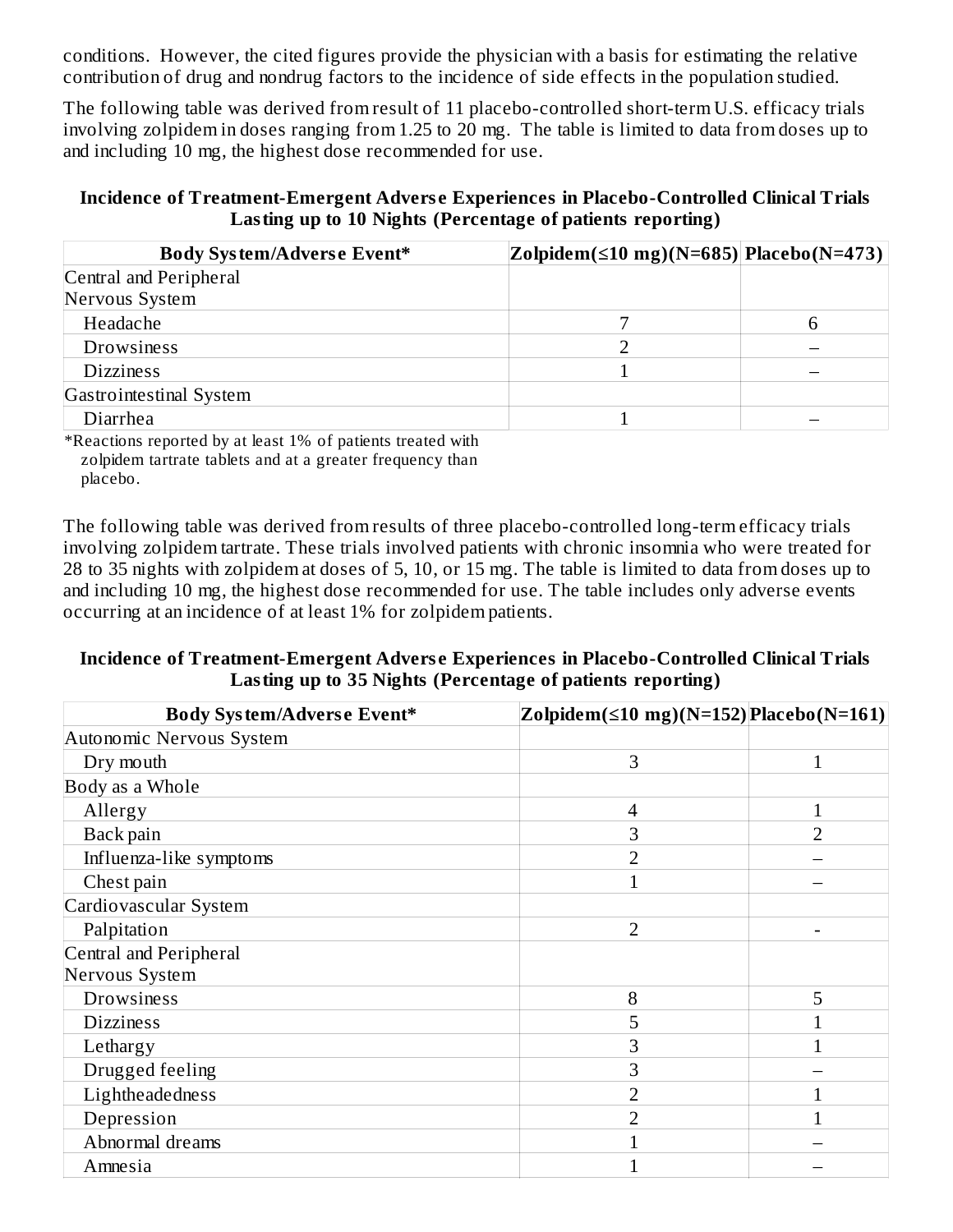| Sleep disorder            |  |
|---------------------------|--|
| Gastrointestinal System   |  |
| Diarrhea                  |  |
| Abdominal pain            |  |
| Constipation              |  |
| <b>Respiratory System</b> |  |
| Sinusitis                 |  |
| Pharyngitis               |  |
| Skin and Appendages       |  |
| Rash                      |  |

\*Reactions reported by at least 1% of patients treated with zolpidem tartrate tablets and at a greater frequency than placebo.

**Dos e relationship for advers e reactions**: There is evidence from dose comparison trials suggesting a dose relationship for many of the adverse reactions associated with zolpidem use, particularly for certain CNS and gastrointestinal adverse events.

**Advers e event incidence across the entire preapproval databas e**: zolpidem tartrate tablets were administered to 3,660 subjects in clinical trials throughout the U.S., Canada, and Europe. Treatmentemergent adverse events associated with clinical trial participation were recorded by clinical investigators using terminology of their own choosing. To provide a meaningful estimate of the proportion of individuals experiencing treatment-emergent adverse events, similar types of untoward events were grouped into a smaller number of standardized event categories and classified utilizing a modified World Health Organization (WHO) dictionary of preferred terms.

The frequencies presented, therefore, represent the proportions of the 3,660 individuals exposed to zolpidem, at all doses, who experienced an event of the type cited on at least one occasion while receiving zolpidem. All reported treatment-emergent adverse events are included, except those already listed in the table above of adverse events in placebo-controlled studies, those coding terms that are so general as to be uninformative, and those events where a drug cause was remote. It is important to emphasize that, although the events reported did occur during treatment with zolpidem tartrate tablets, they were not necessarily caused by it.

Adverse events are further classified within body system categories and enumerated in order of decreasing frequency using the following definitions: frequent adverse events are defined as those occurring in greater than 1/100 subjects; infrequent adverse events are those occurring in 1/100 to 1/1,000 patients; rare events are those occurring in less than 1/1,000 patients.

*Autonomic nervous system*: Infrequent: increased sweating, pallor, postural hypotension, syncope. Rare: abnormal accommodation, altered saliva, flushing, glaucoma, hypotension, impotence, increased saliva, tenesmus.

*Body as a whole*: Frequent: asthenia. Infrequent: edema, falling, fatigue, fever, malaise, trauma. Rare: allergic reaction, allergy aggravated, anaphylactic shock, face edema, hot flashes, increased ESR, pain, restless legs, rigors, tolerance increased, weight decrease.

*Cardiovascular system*: Infrequent: cerebrovascular disorder, hypertension, tachycardia. Rare: angina pectoris, arrhythmia, arteritis, circulatory failure, extrasystoles, hypertension aggravated, myocardial infarction, phlebitis, pulmonary embolism, pulmonary edema, varicose veins, ventricular tachycardia.

*Central and peripheral nervous system*: Frequent: ataxia, confusion, euphoria, headache, insomnia, vertigo. Infrequent: agitation, anxiety, decreased cognition, detached, difficulty concentrating, dysarthria, emotional lability, hallucination, hypoesthesia, illusion, leg cramps, migraine, nervousness, paresthesia, sleeping (after daytime dosing), speech disorder, stupor, tremor. Rare: abnormal gait, abnormal thinking, aggressive reaction, apathy, appetite increased, decreased libido, delusion, dementia,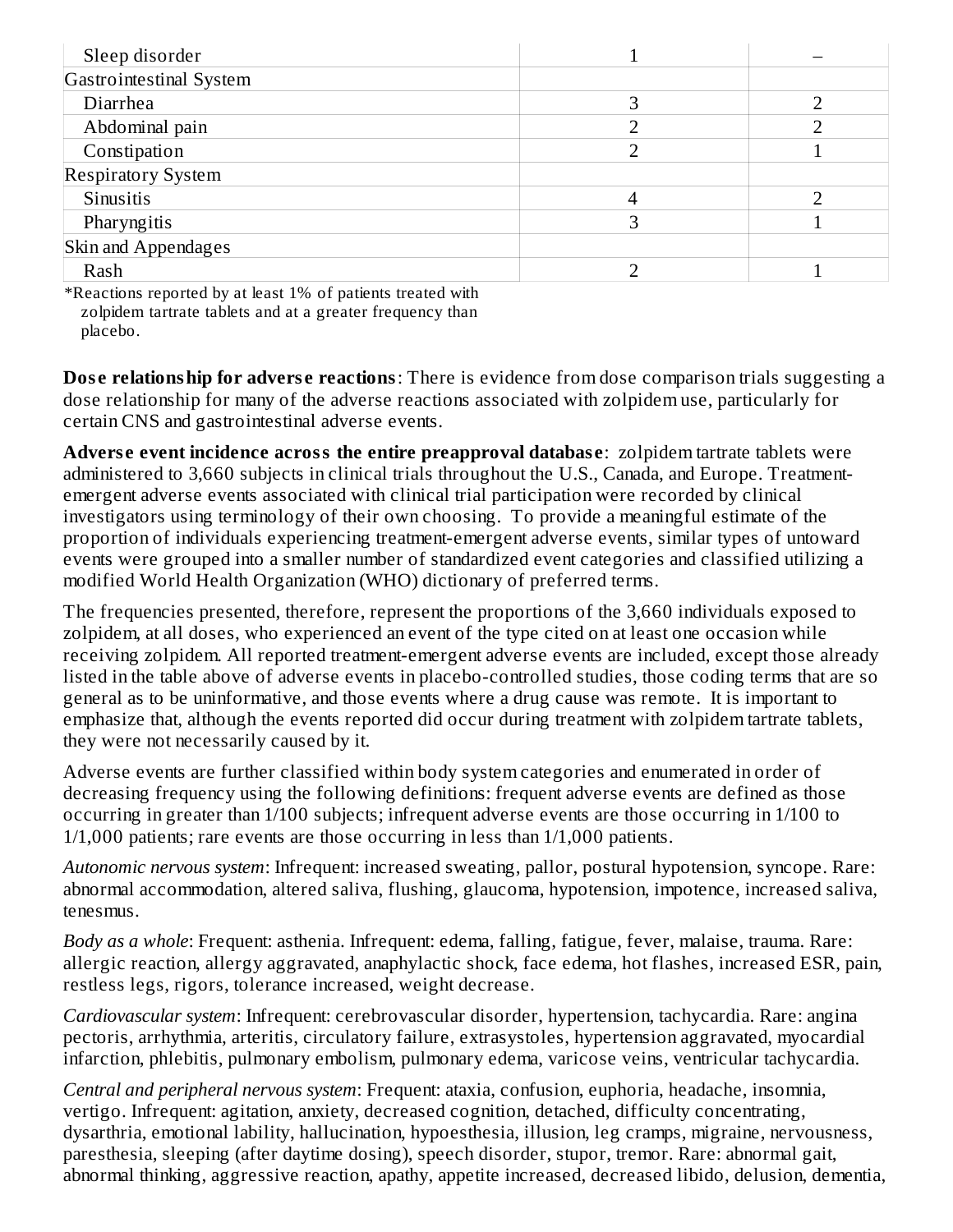depersonalization, dysphasia, feeling strange, hypokinesia, hypotonia, hysteria, intoxicated feeling, manic reaction, neuralgia, neuritis, neuropathy, neurosis, panic attacks, paresis, personality disorder, somnambulism, suicide attempts, tetany, yawning.

*Gastrointestinal system*: Frequent: dyspepsia, hiccup, nausea. Infrequent: anorexia, constipation, dysphagia, flatulence, gastroenteritis, vomiting. Rare: enteritis, eructation, esophagospasm, gastritis, hemorrhoids, intestinal obstruction, rectal hemorrhage, tooth caries.

*Hematologic and lymphatic system*: Rare: anemia, hyperhemoglobinemia, leukopenia, lymphadenopathy, macrocytic anemia, purpura, thrombosis.

*Immunologic system: Infrequent*: infection. Rare: abscess herpes simplex herpes zoster, otitis externa, otitis media.

*Liver and biliary system*: Infrequent: abnormal hepatic function, increased SGPT. Rare: bilirubinemia, increased SGOT.

*Metabolic and nutritional*: Infrequent: hyperglycemia, thirst. Rare: gout, hypercholesteremia, hyperlipidemia, increased alkaline phosphatase, increased BUN, periorbital edema.

*Musculoskeletal system*: Frequent: arthralgia, myalgia. Infrequent: arthritis. Rare: arthrosis, muscle weakness, sciatica, tendinitis.

*Reproductive system*: Infrequent: menstrual disorder, vaginitis. Rare: breast fibroadenosis, breast neoplasm, breast pain.

*Respiratory system*: Frequent: upper respiratory infection. Infrequent: bronchitis, coughing, dyspnea, rhinitis.

*Rare*: bronchospasm, epistaxis, hypoxia, laryngitis, pneumonia.

*Skin and appendages*: Infrequent: pruritus. Rare: acne, bullous eruption, dermatitis, furunculosis, injection-site inflammation, photosensitivity reaction, urticaria.

*Special senses*: Frequent: diplopia, vision abnormal. Infrequent: eye irritation, eye pain, scleritis, taste perversion, tinnitus. Rare: conjunctivitis, corneal ulceration, lacrimation abnormal, parosmia, photopsia.

*Urogenital system*: Frequent: urinary tract infection. Infrequent: cystitis, urinary incontinence. Rare: acute renal failure, dysuria, micturition frequency, nocturia, polyuria, pyelonephritis, renal pain, urinary retention.

### **7. DRUG INTERACTIONS**

### **7.1 CNS-active drugs**

Since the systematic evaluations of zolpidem in combination with other CNS-active drugs have been limited, careful consideration should be given to the pharmacology of any CNS-active drug to be used with zolpidem. Any drug with CNS-depressant effects could potentially enhance the CNS-depressant effects of zolpidem.

Zolpidem tartrate tablet was evaluated in healthy subjects in single-dose interaction studies for several CNS drugs. Imipramine in combination with zolpidem produced no pharmacokinetic interaction other than a 20% decrease in peak levels of imipramine, but there was an additive effect of decreased alertness. Similarly, chlorpromazine in combination with zolpidem produced no pharmacokinetic interaction, but there was an additive effect of decreased alertness and psychomotor performance. A study involving haloperidol and zolpidem revealed no effect of haloperidol on the pharmacokinetics or pharmacodynamics of zolpidem. The lack of a drug interaction following single-dose administration does not predict a lack following chronic administration.

An additive effect on psychomotor performance between alcohol and zolpidem was demonstrated [*see Warnings and Precautions (5.5)].*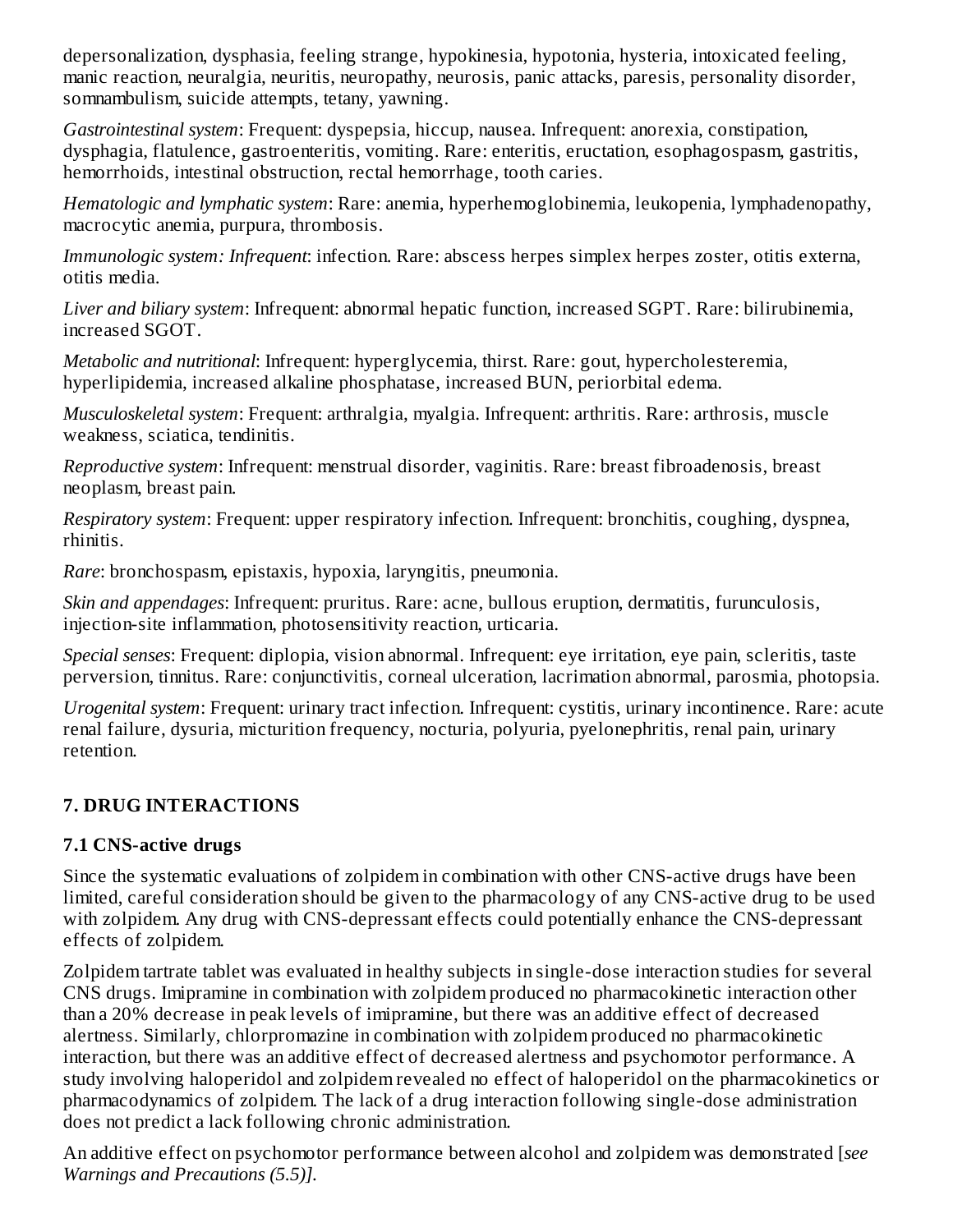A single-dose interaction study with zolpidem 10 mg and fluoxetine 20 mg at steady-state levels in male volunteers did not demonstrate any clinically significant pharmacokinetic or pharmacodynamic interactions. When multiple doses of zolpidem and fluoxetine at steady-state concentrations were evaluated in healthy females, the only significant change was a 17% increase in the zolpidem half-life. There was no evidence of an additive effect in psychomotor performance.

Following five consecutive nightly doses of zolpidem 10 mg in the presence of sertraline 50 mg (17 consecutive daily doses, at 7:00 am, in healthy female volunteers), zolpidem  $\rm C_{max}$  was significantly higher (43%) and  $\rm T_{max}$  was significantly decreased (53%). Pharmacokinetics of sertraline and Ndesmethylsertraline were unaffected by zolpidem.

### **7.2 Drugs that affect drug metabolism via cytochrome P 450**

Some compounds known to inhibit CYP3A may increase exposure to zolpidem. The effect of inhibitors of other P450 enzymes has not been carefully evaluated.

A randomized, double-blind, crossover interaction study in ten healthy volunteers between itraconazole (200 mg once daily for 4 days) and a single dose of zolpidem (10 mg) given 5 hours after the last dose of itraconazole resulted in a 34% increase in AUC0-∞ of zolpidem. There were no significant pharmacodynamic effects of zolpidem on subjective drowsiness, postural sway, or psychomotor performance.

A randomized, placebo-controlled, crossover interaction study in eight healthy female subjects between five consecutive daily doses of rifampin (600 mg) and a single dose of zolpidem (20 mg) given 17 hours after the last dose of rifampin showed significant reductions of the AUC (-73%),  $\rm{C_{max}}$  (-58%), and T $_{1/2}$  (-36%) of zolpidem together with significant reductions in the pharmacodynamic effects of zolpidem.

A randomized double-blind crossover interaction study in twelve healthy subjects showed that coadministration of a single 5 mg dose of zolpidem tartrate with ketoconazole, a potent CYP3A4 inhibitor, given as 200 mg twice daily for 2 days increased  $\rm{C_{max}}$  of zolpidem by a factor of 1.3 and increased the total AUC of zolpidem by a factor of 1.7 compared to zolpidem alone and prolonged the elimination half-life by approximately 30% along with an increase in the pharmacodynamic effects of zolpidem. Caution should be used when ketoconazole is given with zolpidem and consideration should be given to using a lower dose of zolpidem when ketoconazole and zolpidem are given together. Patients should be advised that use of zolpidem tartrate tablets with ketoconazole may enhance the sedative effects.

## **7.3 Other drugs with no interaction with zolpidem**

A study involving cimetidine/zolpidem and ranitidine/zolpidem combinations revealed no effect of either drug on the pharmacokinetics or pharmacodynamics of zolpidem.

Zolpidem had no effect on digoxin pharmacokinetics and did not affect prothrombin time when given with warfarin in normal subjects.

# **7.4 Drug-laboratory test interactions**

Zolpidem is not known to interfere with commonly employed clinical laboratory tests. In addition, clinical data indicate that zolpidem does not cross-react with benzodiazepines, opiates, barbiturates, cocaine, cannabinoids, or amphetamines in two standard urine drug screens.

# **8. USE IN SPECIFIC POPULATIONS**

# **8.1 Pregnancy**

# *Pregnancy Category C*

There are no adequate and well-controlled studies zolpidem tartrate tablets in pregnant women.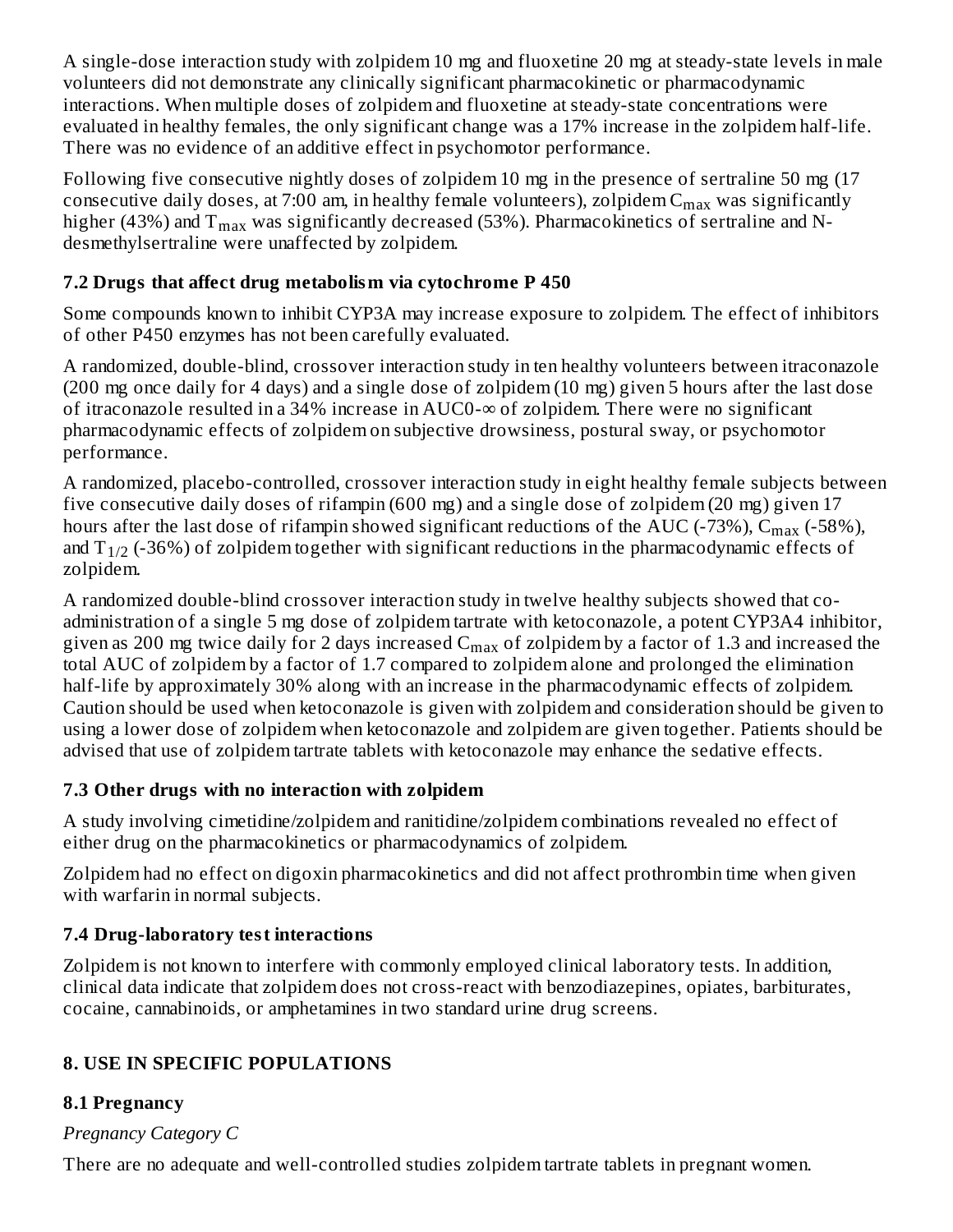Zolpidem tartrate tablets should be used during pregnancy only if the potential benefit outweighs the potential risk to the fetus.

Administration of zolpidem to pregnant rats and rabbits resulted in adverse effects on offspring development at doses greater than the zolpidem tartrate tablets maximum recommended human dose (MRHD) of 10 mg/day (approximately 8 mg/day zolpidem base); however, teratogenicity was not observed.

When zolpidem was administered at oral doses of 4, 20, and 100 mg base/kg (approximately 5, 24 and 120 times the MRHD on a mg/m<sup>2</sup> basis) to pregnant rats during the period of organogenesis, doserelated decreases in fetal skull ossification occurred at all but the lowest dose, which is approximately 5 times the MRHD on a mg/m<sup>2</sup> basis. In rabbits treated during organogenesis with zolpidem at oral doses of 1, 4, and 16 mg base/kg (approximately 2.5, 10 and 40 times the MRHD on a mg/m<sup>2</sup> basis), increased embryo-fetal death and incomplete fetal skeletal ossification occurred at the highest dose. The no-effect dose for embryo-fetal toxicity in rabbits is approximately 10 times the MRHD on a  $mg/m<sup>2</sup>$  basis. Administration of zolpidem to rats at oral doses of 4, 20, and 100 mg base/kg (approximately 5, 24 and 120 times the MRHD on a mg/m<sup>2</sup> basis) during the latter part of pregnancy and throughout lactation produced decreased offspring growth and survival at all but the lowest dose, which is approximately 5 times the MRHD on a mg/m<sup>2</sup> basis.

### *Neonatal Complications*

Studies in children to assess the effects of prenatal exposure to zolpidem have not been conducted; however, cases of severe neonatal respiratory depression have been reported when zolpidem was used at the end of pregnancy, especially when taken with other CNS depressants.

Children born to mothers taking sedative-hypnotic drugs may be at some risk for withdrawal symptoms during the postnatal period. Neonatal flaccidity has also been reported in infants born to mothers who received sedative-hypnotic drugs during pregnancy.

## **8.2 Labor and delivery**

Zolpidem tartrate tablet has no established use in labor and delivery [*see Pregnancy (8.1)].*

## **8.3 Nursing mothers**

Zolpidem is excreted in human milk. Studies in lactating mothers indicate that the half-life of zolpidem is similar to that in non-lactating women  $(2.6 \pm 0.3 \text{ hr})$ . The effect of zolpidem on the nursing infant is not known. Caution should be exercised when zolpidem tartrate tablet is administered to a nursing woman.

### **8.4 Pediatric us e**

Safety and effectiveness of zolpidem have not been established in pediatric patients.

In an 8-week controlled study, 201 pediatric patients (aged 6-17 years) with insomnia associated with attention-deficit/hyperactivity disorder (90% of the patients were using psychoanaleptics) were treated with an oral solution of zolpidem (n=136), or placebo (n=65). Zolpidem did not significantly decrease latency to persistent sleep, compared to placebo, as measured by polysomnography after 4 weeks of treatment. Psychiatric and nervous system disorders comprised the most frequent (> 5%) treatment emergent adverse reactions observed with zolpidem versus placebo and included dizziness (23.5% vs. 1.5%), headache (12.5% vs. 9.2%), and hallucinations (7.4% vs. 0%) [*see Warnings and Precautions: Special populations (5.6)].* Ten patients on zolpidem (7.4%) discontinued treatment due to an adverse reaction.

## **8.5 Geriatric us e**

A total of 154 patients in U.S. controlled clinical trials and 897 patients in non-U.S. clinical trials who received zolpidem were  $\geq 60$  years of age. For a pool of U.S. patients receiving zolpidem at doses of  $\leq$ 10 mg or placebo, there were three adverse reactions occurring at an incidence of at least 3% for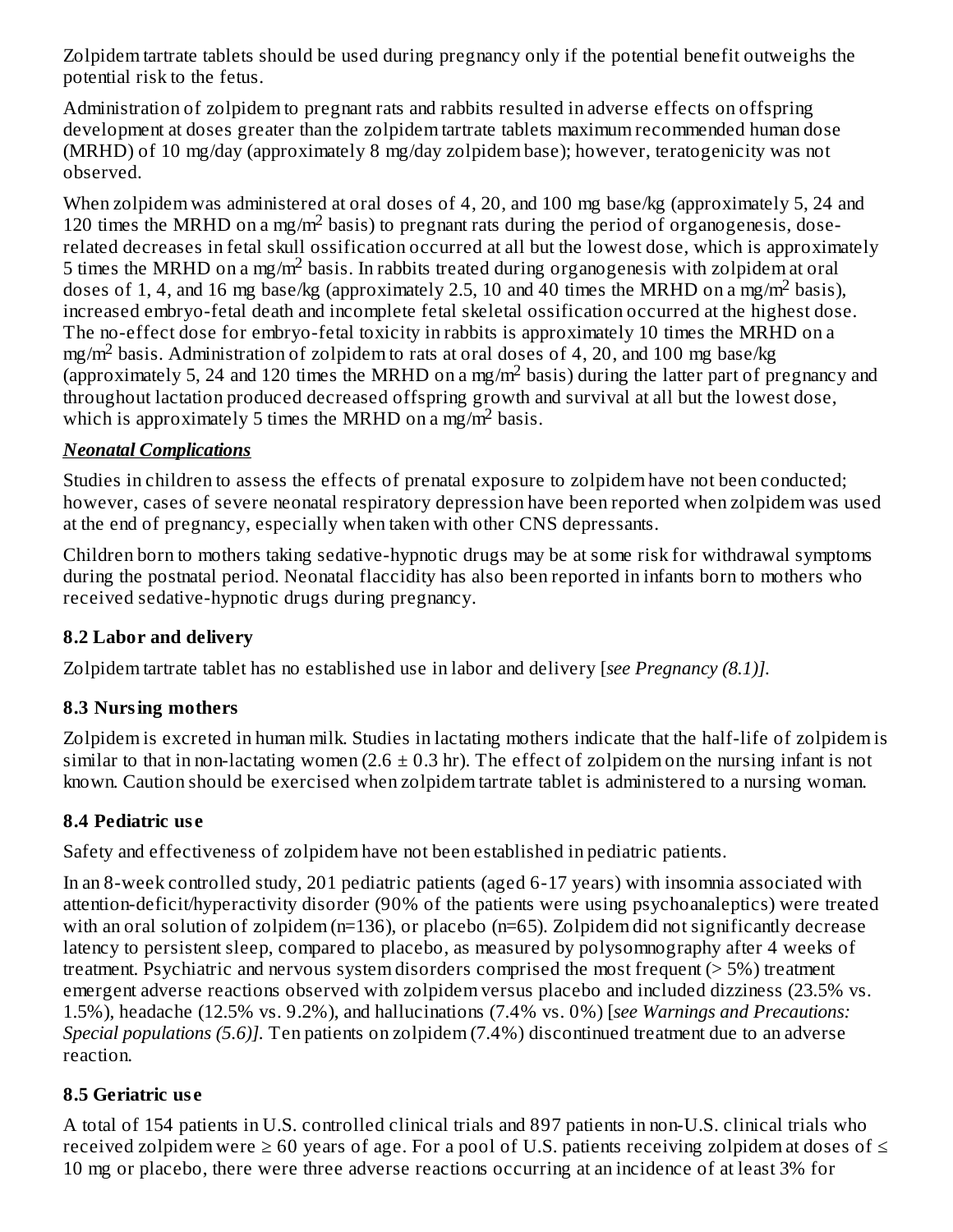zolpidem and for which the zolpidem incidence was at least twice the placebo incidence (i.e., they could be considered drug related).

| <b>Adverse Event</b> | <b>Zolpidem</b> | <b>Placebo</b> |  |
|----------------------|-----------------|----------------|--|
| <b>Dizziness</b>     | 3%              | 0%             |  |
| Drowsiness           | 5%              | 2%             |  |
| Diarrhea             | 3%              | 1%             |  |

A total of 30/1,959 (1.5%) non-U.S. patients receiving zolpidem reported falls, including 28/30 (93%) who were  $\geq$ 70 years of age. Of these 28 patients, 23 (82%) were receiving zolpidem doses  $>$  10 mg. A total of 24/1,959 (1.2%) non-U.S. patients receiving zolpidem reported confusion, including 18/24 (75%) who were  $\geq$  70 years of age. Of these 18 patients, 14 (78%) were receiving zolpidem doses  $>$  10 mg.

The dose of zolpidem tartrate tablets in elderly patients is 5 mg to minimize adverse effects related to impaired motor and/or cognitive performance and unusual sensitivity to sedative/hypnotic drugs [*see Warnings and Precautions (5.6)].*

### **9. DRUG ABUSE AND DEPENDENCE**

#### **9.1 Controlled substance**

Zolpidem tartrate is classified as a Schedule IV controlled substance by federal regulation.

#### **9.2 Abus e**

Abuse and addiction are separate and distinct from physical dependence and tolerance. Abuse is characterized by misuse of the drug for non-medical purposes, often in combination with other psychoactive substances. Tolerance is a state of adaptation in which exposure to a drug induces changes that result in a diminution of one or more of the drug effects over time. Tolerance may occur to both desired and undesired effects of drugs and may develop at different rates for different effects.

Addiction is a primary, chronic, neurobiological disease with genetic, psychosocial, and environmental factors influencing its development and manifestations. It is characterized by behaviors that include one or more of the following: impaired control over drug use, compulsive use, continued use despite harm, and craving. Drug addiction is a treatable disease, using a multidisciplinary approach, but relapse is common.

Studies of abuse potential in former drug abusers found that the effects of single doses of zolpidem tartrate 40 mg were similar, but not identical, to diazepam 20 mg, while zolpidem tartrate 10 mg was difficult to distinguish from placebo.

Because persons with a history of addiction to, or abuse of, drugs or alcohol are at increased risk for misuse, abuse and addiction of zolpidem, they should be monitored carefully when receiving zolpidem or any other hypnotic.

#### **9.3 Dependence**

Physical dependence is a state of adaptation that is manifested by a specific withdrawal syndrome that can be produced by abrupt cessation, rapid dose reduction, decreasing blood level of the drug, and/or administration of an antagonist.

Sedative/hypnotics have produced withdrawal signs and symptoms following abrupt discontinuation. These reported symptoms range from mild dysphoria and insomnia to a withdrawal syndrome that may include abdominal and muscle cramps, vomiting, sweating, tremors, and convulsions. The following adverse events which are considered to meet the DSM-III-R criteria for uncomplicated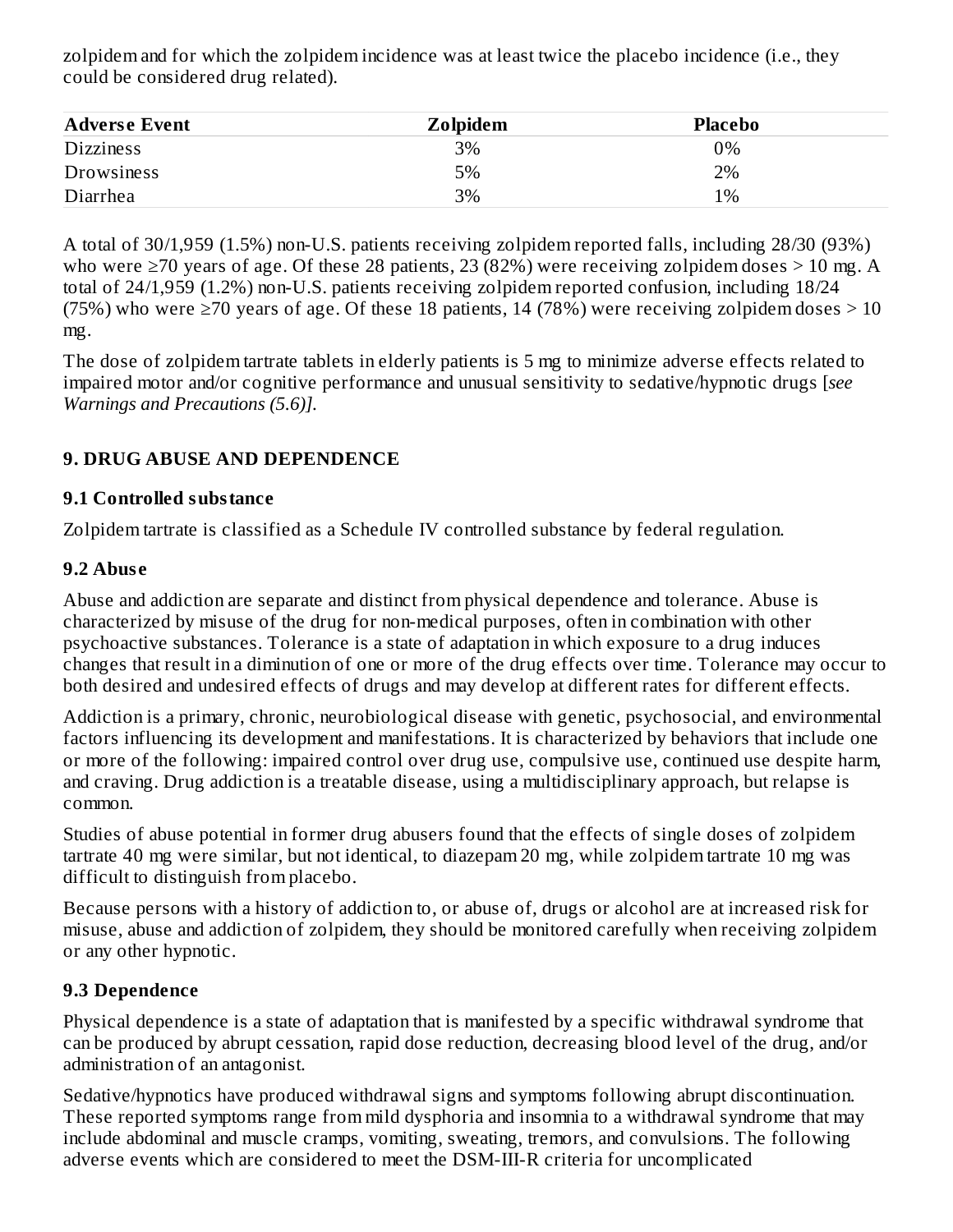sedative/hypnotic withdrawal were reported during U.S. clinical trials following placebo substitution occurring within 48 hours following last zolpidem treatment: fatigue, nausea, flushing, lightheadedness, uncontrolled crying, emesis, stomach cramps, panic attack, nervousness, and abdominal discomfort. These reported adverse events occurred at an incidence of 1% or less. However, available data cannot provide a reliable estimate of the incidence, if any, of dependence during treatment at recommended doses. Post-marketing reports of abuse, dependence and withdrawal have been received.

### **10. OVERDOSAGE**

### **10.1 Signs and symptoms**

In postmarketing experience of overdose with zolpidem tartrate alone, or in combination with CNSdepressant agents, impairment of consciousness ranging from somnolence to coma, cardiovascular and/or respiratory compromise, and fatal outcomes have been reported.

### **10.2 Recommended treatment**

General symptomatic and supportive measures should be used along with immediate gastric lavage where appropriate. Intravenous fluids should be administered as needed. Zolpidem's sedative hypnotic effect was shown to be reduced by flumazenil and therefore may be useful; however, flumazenil administration may contribute to the appearance of neurological symptoms (convulsions). As in all cases of drug overdose, respiration, pulse, blood pressure, and other appropriate signs should be monitored and general supportive measures employed. Hypotension and CNS depression should be monitored and treated by appropriate medical intervention. Sedating drugs should be withheld following zolpidem overdosage, even if excitation occurs. The value of dialysis in the treatment of overdosage has not been determined, although hemodialysis studies in patients with renal failure receiving therapeutic doses have demonstrated that zolpidem is not dialyzable.

As with the management of all overdosage, the possibility of multiple drug ingestion should be considered. The physician may wish to consider contacting a poison control center for up-to-date information on the management of hypnotic drug product overdosage.

## **11. DESCRIPTION**

Zolpidem tartrate is a non-benzodiazepine hypnotic of the imidazopyridine class and is available in 5 mg and 10 mg strength tablets for oral administration.

Chemically, zolpidem is N,N,6-trimethyl-2-p-tolylimidazo[1,2-a] pyridine-3-acetamide L-(+)-tartrate (2:1). It has the following structure: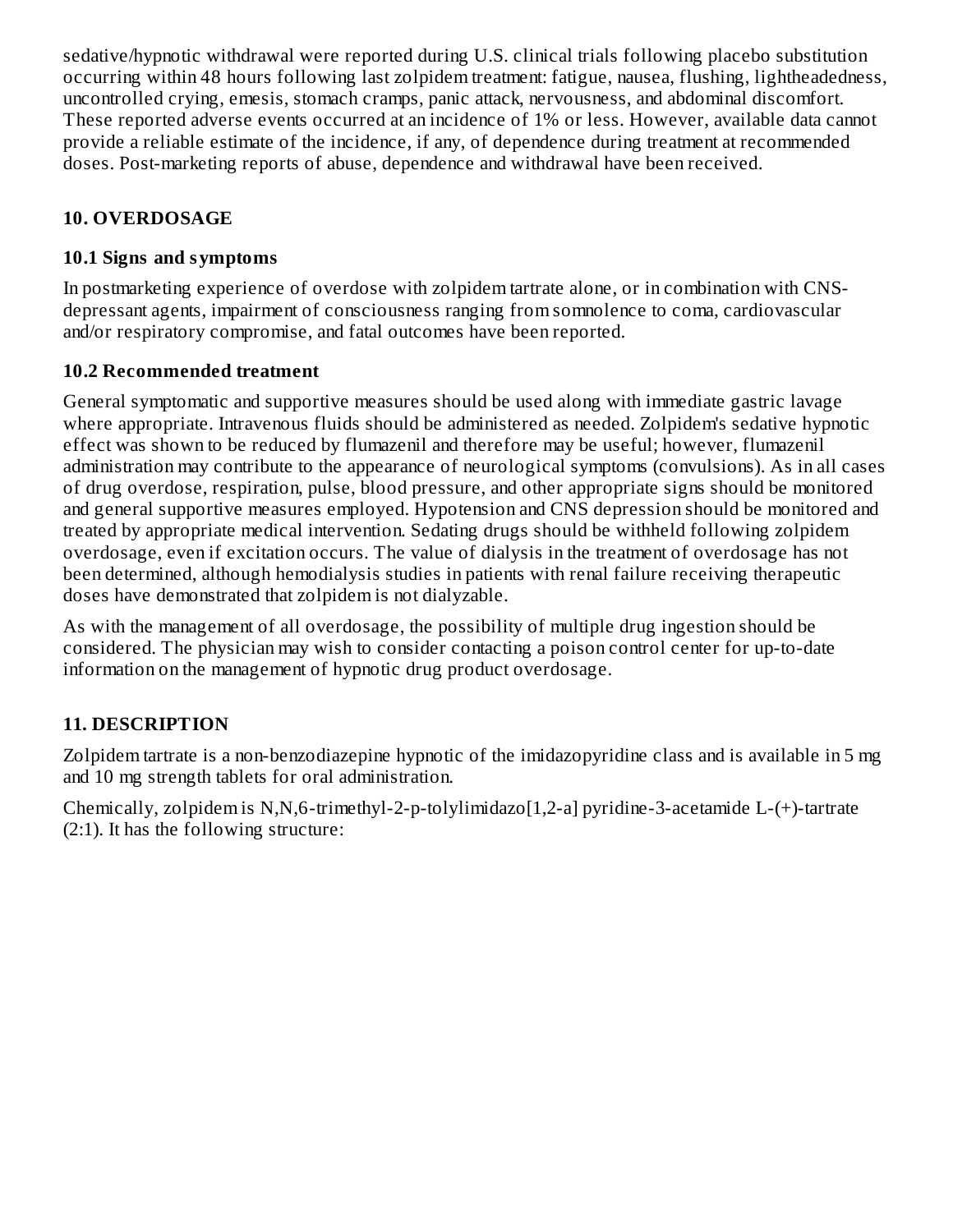

Zolpidem tartrate is a white to almost white crystalline powder that is slightly soluble in water, sparingly soluble in methanol. It has a molecular weight of 764.86.

Each Zolpidem tartrate tablet includes the following inactive ingredients: anhydrous lactose, microcrystalline cellulose, sodium starch glycolate, colloidal silicon dioxide, talc, magnesium stearate, hypromellose, polyethylene glycol, and titanium dioxide; the 5 mg tablet also contains iron oxide red.

## **12. CLINICAL PHARMACOLOGY**

#### **12.1 Mechanism of action**

Zolpidem, the active moiety of zolpidem tartrate, is a hypnotic agent with a chemical structure unrelated to benzodiazepines, barbiturates, or other drugs with known hypnotic properties. It interacts with a GABA-BZ receptor complex and shares some of the pharmacological properties of the benzodiazepines. In contrast to the benzodiazepines, which non-selectively bind to and activate all BZ receptor subtypes, zolpidem*in vitro* binds the BZ<sub>1</sub> receptor preferentially with a high affinity ratio of the ( $_1$ /( $_5$  subunits. This selective binding of zolpidem on the (BZ $_1$ ) receptor is not absolute, but it may explain the relative absence of myorelaxant and anticonvulsant effects in animal studies as well as the preservation of deep sleep (stages 3 and 4) in human studies of zolpidem at hypnotic doses.

### **12.3 Pharmacokinetics**

The pharmacokinetic profile of zolpidem tartrate tablet is characterized by rapid absorption from the gastrointestinal tract and a short elimination half-life (T $_{1/2}$ ) in healthy subjects.

In a single-dose crossover study in 45 healthy subjects administered 5 and 10 mg zolpidem tartrate tablets, the mean peak concentrations ( $\rm C_{max}$ ) were 59 (range: 29 to 113) and 121 (range: 58 to 272) ng/mL, respectively, occurring at a mean time (T $_{\rm max}$ ) of 1.6 hours for both. The mean zolpidem tartrate tablets elimination half-life was 2.6 (range: 1.4 to 4.5) and 2.5 (range: 1.4 to 3.8) hours, for the 5 and 10 mg tablets, respectively. Zolpidem tartrate tablet is converted to inactive metabolites that are eliminated primarily by renal excretion. zolpidem tartrate tablets demonstrated linear kinetics in the dose range of 5 to 20 mg. Total protein binding was found to be  $92.5 \pm 0.1\%$  and remained constant, independent of concentration between 40 and 790 ng/mL. Zolpidem did not accumulate in young adults following nightly dosing with 20 mg zolpidem tartrate tablets for 2 weeks.

A food-effect study in 30 healthy male subjects compared the pharmacokinetics of zolpidem tartrate tablets 10 mg when administered while fasting or 20 minutes after a meal. Results demonstrated that with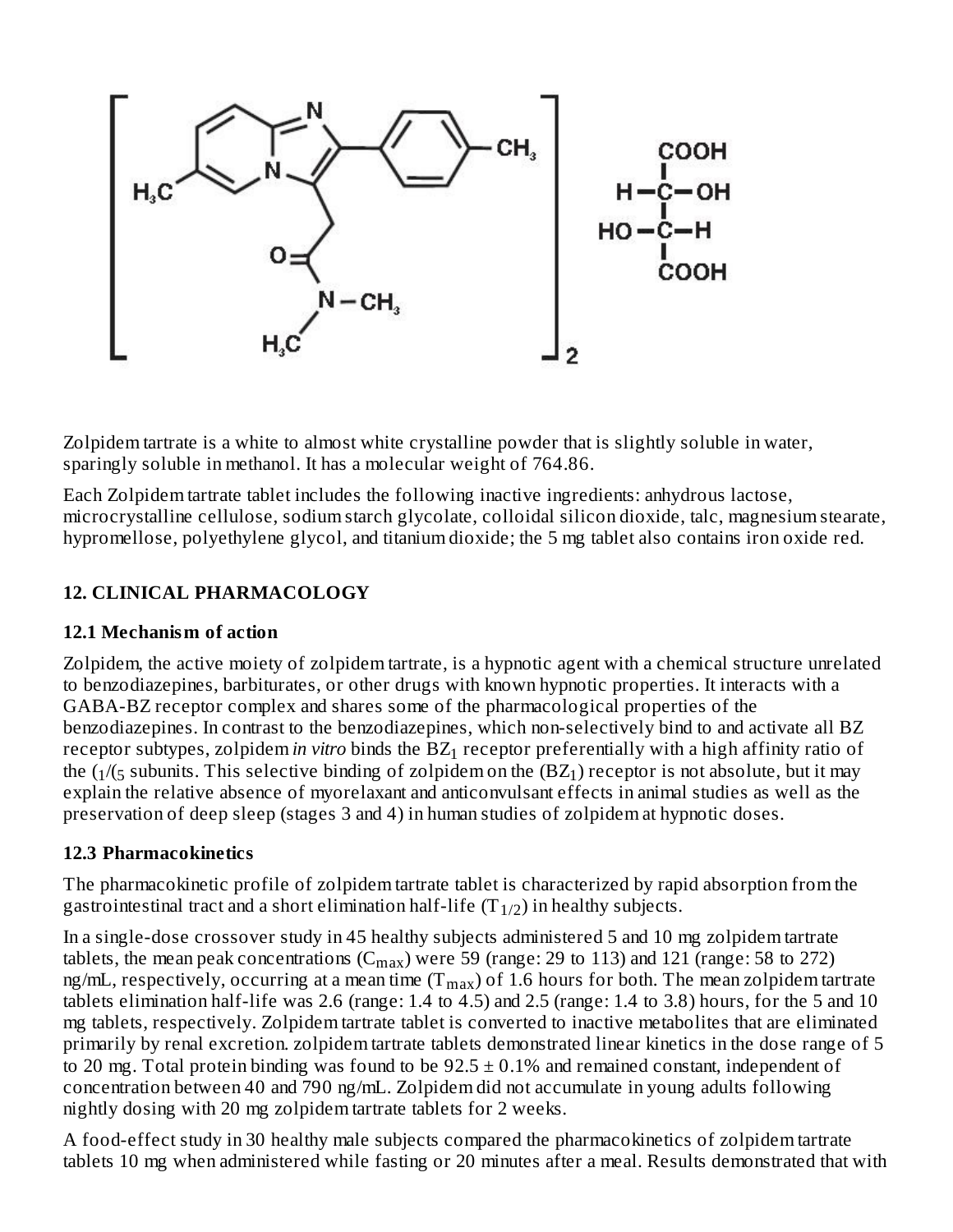food, mean AUC and  $\rm{C_{max}}$  were decreased by 15% and 25%, respectively, while mean  $\rm{T_{max}}$  was prolonged by 60% (from 1.4 to 2.2 hr). The half-life remained unchanged. These results suggest that, for faster sleep onset, zolpidem tartrate tablets should not be administered with or immediately after a meal.

#### *Special Populations:*

Elderly: In the elderly, the dose for zolpidem tartrate tablets should be 5 mg [*see Warnings and Precautions (5) and Dosage and Administration (2)].* This recommendation is based on several studies in which the mean  $\rm C_{max},$   $\rm T_{1/2},$  and  $\rm AUC$  were significantly increased when compared to results in young adults. In one study of eight elderly subjects (> 70 years), the means for  $\rm C_{max}, T_{1/2},$  and  $\rm AUC$ significantly increased by 50% (255 vs. 384 ng/mL), 32% (2.2 vs. 2.9 hr), and 64% (955 vs. 1,562 ng·hr/mL), respectively, as compared to younger adults (20 to 40 years) following a single 20 mg oral dose. Zolpidem tartrate tablets did not accumulate in elderly subjects following nightly oral dosing of 10 mg for 1 week.

#### *Hepatic Impairment:*

The pharmacokinetics of zolpidem tartrate tablet in eight patients with chronic hepatic insufficiency were compared to results in healthy subjects. Following a single 20 mg oral zolpidem tartrate dose, mean C $_{\rm max}$  and AUC were found to be two times (250 vs. 499 ng/mL) and five times (788 vs. 4,203 ng·hr/mL) higher, respectively, in hepatically -compromised patients.  $\rm T_{max}$  did not change. The mean half-life in cirrhotic patients of 9.9 hr (range: 4.1 to 25.8 hr) was greater than that observed in normal subjects of 2.2 hr (range: 1.6 to 2.4 hr). Dosing should be modified accordingly in patients with hepatic insufficiency [*see Dosage and Administration (2.2) and Warnings and Precautions (5.6)].*

#### *Renal Impairment:*

The pharmacokinetics of zolpidem tartrate were studied in 11 patients with end-stage renal failure (mean  $Cl_{Cr}$  = 6.5  $\pm$  1.5 mL/min) undergoing hemodialysis three times a week, who were dosed with zolpidem tartrate 10 mg orally each day for 14 or 21 days. No statistically significant differences were observed for  $\rm C_{max},$   $\rm T_{max},$  half-life, and AUC between the first and last day of drug administration when baseline concentration adjustments were made. On day 1,  $C_{max}$  was  $172 \pm 29$  ng/mL (range: 46 to 344 ng/mL). After repeated dosing for 14 or 21 days,  $\rm{C_{max}}$  was 203  $\pm$  32 ng/mL (range: 28 to 316 ng/mL). On day 1,  $\rm T_{max}$  was  $\rm 1.7\pm0.3$  hr (range:  $\rm 0.5$  to  $\rm 3.0$  hr); after repeated dosing  $\rm T_{max}$  was  $\rm 0.8\pm0.2$  hr (range:  $\rm 0.5$  to 2.0 hr). This variation is accounted for by noting that last-day serum sampling began 10 hours after the previous dose, rather than after 24 hours. This resulted in residual drug concentration and a shorter period to reach maximal serum concentration. On day  $1, T_{1/2}$  was  $2.4 \pm 0.4$  hr (range:  $0.4$  to  $5.1$  hr). After repeated dosing,  $T_{1/2}$  was 2.5  $\pm$  0.4 hr (range: 0.7 to 4.2 hr). AUC was 796  $\pm$  159 ng·hr/mL after the first dose and  $818 \pm 170$  ng·hr/mL after repeated dosing. Zolpidem was not hemodialyzable. No accumulation of unchanged drug appeared after 14 or 21 days. Zolpidem pharmacokinetics were not significantly different in renally impaired patients. No dosage adjustment is necessary in patients with compromised renal function. However, as a general precaution, these patients should be closely monitored.

### **13. NONCLINICAL TOXICOLOGY**

#### **13.1 Carcinogenesis, Mutagenesis, Impairment Of Fertility**

*Carcinogenesis:* Zolpidem was administered to rats and mice for 2 years at dietary dosages of 4, 18, and 80 mg base/kg. In mice, these doses are approximately 2.5, 10, and 50 times the maximum recommended human dose (MRHD) of 10 mg/day (8 mg zolpidem base) on mg/m<sup>2</sup> basis. In rats, these doses are approximately 5, 20, and 100 times the MRHD on a mg/m<sup>2</sup> basis. No evidence of carcinogenic potential was observed in mice. In rats, renal tumors (lipoma, liposarcoma) were seen at the mid- and high doses.

*Mutagenesis:* Zolpidem was negative in *in vitro* (bacterial reverse mutation, mouse lymphoma, and chromosomal aberration) and *in vivo* (mouse micronucleus) genetic toxicology assays.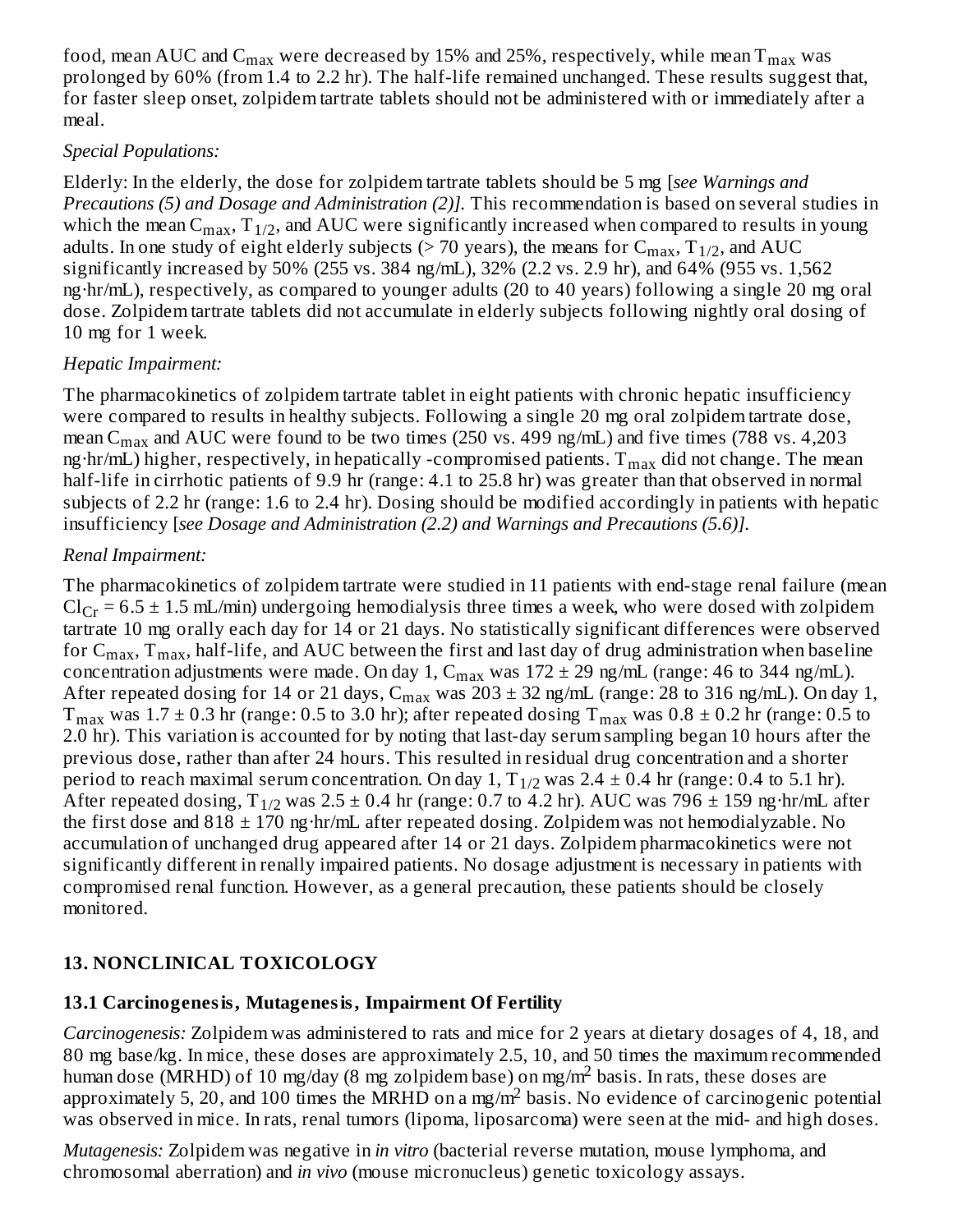*Impairment of fertility:* Oral administration of zolpidem (doses of 4, 20, and 100 mg base/kg or approximately 5, 24, and 120 times the MRHD on a mg/m<sup>2</sup> basis) to rats prior to and during mating, and continuing in females through postpartum day 25, resulted in irregular estrus cycles and prolonged precoital intervals. The no-effect dose for these findings is approximately 24 times the MRHD on a  $\frac{m}{2}$  basis. There was no impairment of fertility at any dose tested.

# **14. CLINICAL STUDIES**

## **14.1 Transient insomnia**

Normal adults experiencing transient insomnia ( $n = 462$ ) during the first night in a sleep laboratory were evaluated in a double-blind, parallel group, single-night trial comparing two doses of zolpidem (7.5 and 10 mg) and placebo. Both zolpidem doses were superior to placebo on objective (polysomnographic) measures of sleep latency, sleep duration, and number of awakenings.

Normal elderly adults (mean age 68) experiencing transient insomnia ( $n = 35$ ) during the first two nights in a sleep laboratory were evaluated in a double-blind, crossover, 2-night trial comparing four doses of zolpidem (5, 10, 15 and 20 mg) and placebo. All zolpidem doses were superior to placebo on the two primary PSG parameters (sleep latency and efficiency) and all four subjective outcome measures (sleep duration, sleep latency, number of awakenings, and sleep quality).

### **14.2 Chronic insomnia**

Zolpidem was evaluated in two controlled studies for the treatment of patients with chronic insomnia (most closely resembling primary insomnia, as defined in the APA Diagnostic and Statistical Manual of Mental Disorders, DSM-IV™). Adult outpatients with chronic insomnia ( $n = 75$ ) were evaluated in a double-blind, parallel group, 5-week trial comparing two doses of zolpidem tartrate and placebo. On objective (polysomnographic) measures of sleep latency and sleep efficiency, zolpidem 10 mg was superior to placebo on sleep latency for the first 4 weeks and on sleep efficiency for weeks 2 and 4. Zolpidem was comparable to placebo on number of awakenings at both doses studied.

Adult outpatients (n=141) with chronic insomnia were also evaluated, in a double-blind, parallel group, 4-week trial comparing two doses of zolpidem and placebo. Zolpidem 10 mg was superior to placebo on a subjective measure of sleep latency for all 4 weeks, and on subjective measures of total sleep time, number of awakenings, and sleep quality for the first treatment week.

Increased wakefulness during the last third of the night as measured by polysomnography has not been observed in clinical trials with zolpidem tartrate tablets.

## **14.3 Studies pertinent to safety concerns for s edative/hypnotic drugs**

Next-day residual effects: Next-day residual effects of zolpidem tartrate tablets were evaluated in seven studies involving normal subjects. In three studies in adults (including one study in a phase advance model of transient insomnia) and in one study in elderly subjects, a small but statistically significant decrease in performance was observed in the Digit Symbol Substitution Test (DSST) when compared to placebo. Studies of zolpidem tartrate tablets in non-elderly patients with insomnia did not detect evidence of next-day residual effects using the DSST, the Multiple Sleep Latency Test (MSLT), and patient ratings of alertness.

*Rebound effects*: There was no objective (polysomnographic) evidence of rebound insomnia at recommended doses seen in studies evaluating sleep on the nights following discontinuation of zolpidem tartrate. There was subjective evidence of impaired sleep in the elderly on the first posttreatment night at doses above the recommended elderly dose of 5 mg.

*Memory impairment*: Controlled studies in adults utilizing objective measures of memory yielded no consistent evidence of next-day memory impairment following the administration of zolpidem tartrate tablets. However, in one study involving zolpidem doses of 10 and 20 mg, there was a significant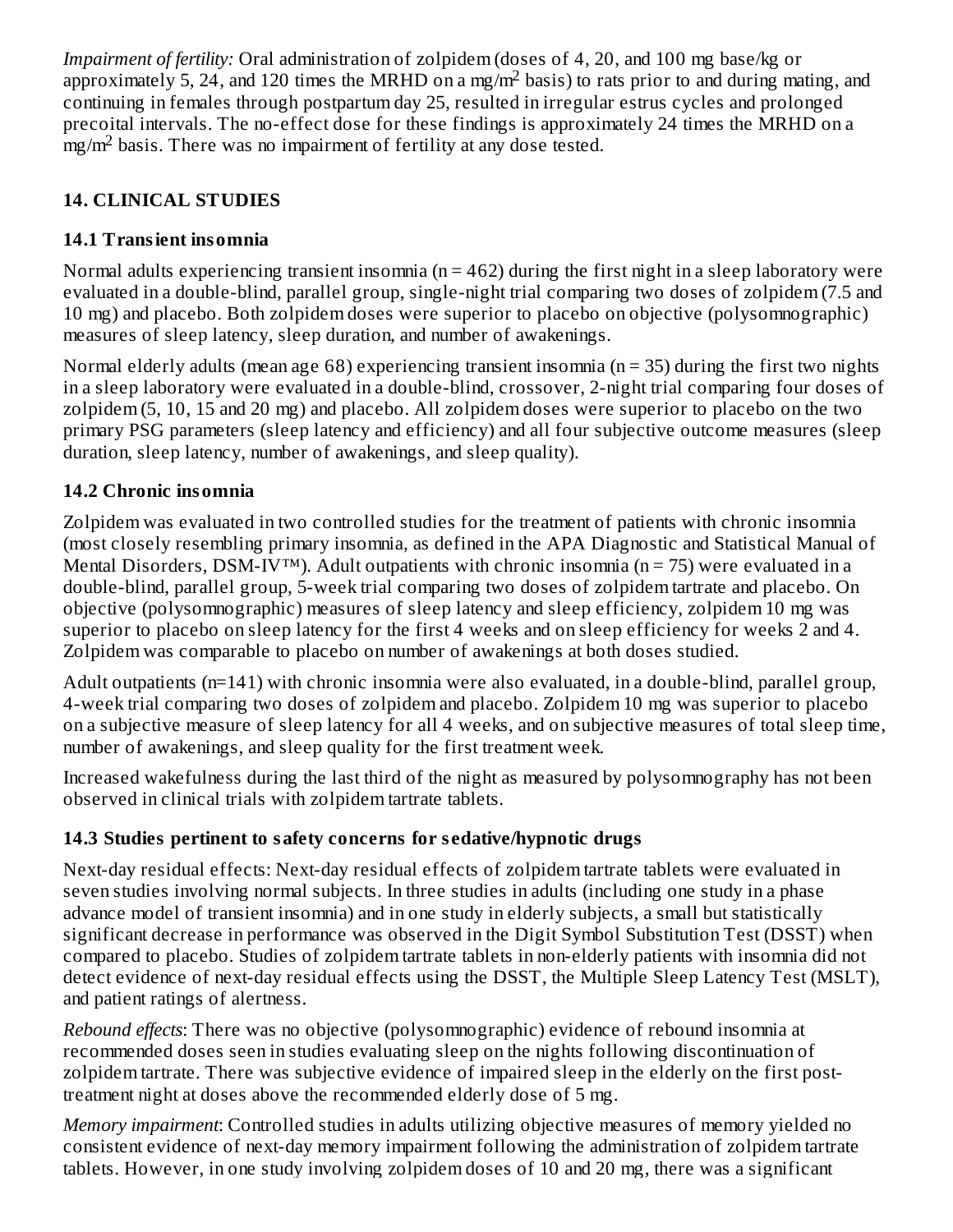decrease in next-morning recall of information presented to subjects during peak drug effect (90 minutes post-dose), i.e., these subjects experienced anterograde amnesia.

There was also subjective evidence from adverse event data for anterograde amnesia occurring in association with the administration of zolpidem tartrate tablets, predominantly at doses above 10 mg.

*Effects on sleep stages*: In studies that measured the percentage of sleep time spent in each sleep stage, zolpidem tartrate tablets has generally been shown to preserve sleep stages. Sleep time spent in stages 3 and 4 (deep sleep) was found comparable to placebo with only inconsistent, minor changes in REM (paradoxical) sleep at the recommended dose.

### **16. HOW SUPPLIED/STORAGE AND HANDLING**

Zolpidem tartrate tablets 5 mg are pink, film coated, capsule shaped tablets, debossed with "W714" on one side and plain on the other side:

| NDC Number   | Size           |
|--------------|----------------|
| 64679-714-01 | bottle of 100  |
| 64679-714-04 | bottle of 500  |
| 64679-714-02 | bottle of 1000 |

Zolpidem tartrate tablets 10 mg are white, film coated, capsule shaped tablets, debossed with "W715" on one side and plain on the other side:

| NDC Number   | <b>Size</b>    |
|--------------|----------------|
| 64679-715-01 | bottle of 100  |
| 64679-715-04 | bottle of 500  |
| 64679-715-02 | bottle of 1000 |

Store at controlled room temperature 20°-25° C (68°-77°F) [see USP].

## **17. PATIENT COUNSELING INFORMATION**

Prescribers or other healthcare professionals should inform patients, their families, and their caregivers about the benefits and risks associated with treatment with sedative-hypnotics, should counsel them in its appropriate use, and should instruct them to read the accompanying Medication Guide [*see Medication Guide (17.4)].*

#### **17.1 Severe anaphylactic and anaphylactoid reactions**

Inform patients that severe anaphylactic and anaphylactoid reactions have occurred with zolpidem. Describe the signs/symptoms of these reactions and advise patients to seek medical attention immediately if any of them occur.

### **17.2 Sleep-driving and other complex behaviors**

There have been reports of people getting out of bed after taking a sedative-hypnotic and driving their cars while not fully awake, often with no memory of the event. If a patient experiences such an episode, it should be reported to his or her doctor immediately, since "sleep-driving" can be dangerous. This behavior is more likely to occur when zolpidem tartrate tablet is taken with alcohol or other central nervous system depressants [*see Warnings and Precautions (5.3)].* Other complex behaviors (e.g., preparing and eating food, making phone calls, or having sex) have been reported in patients who are not fully awake after taking a sedative-hypnotic. As with "sleep-driving", patients usually do not remember these events.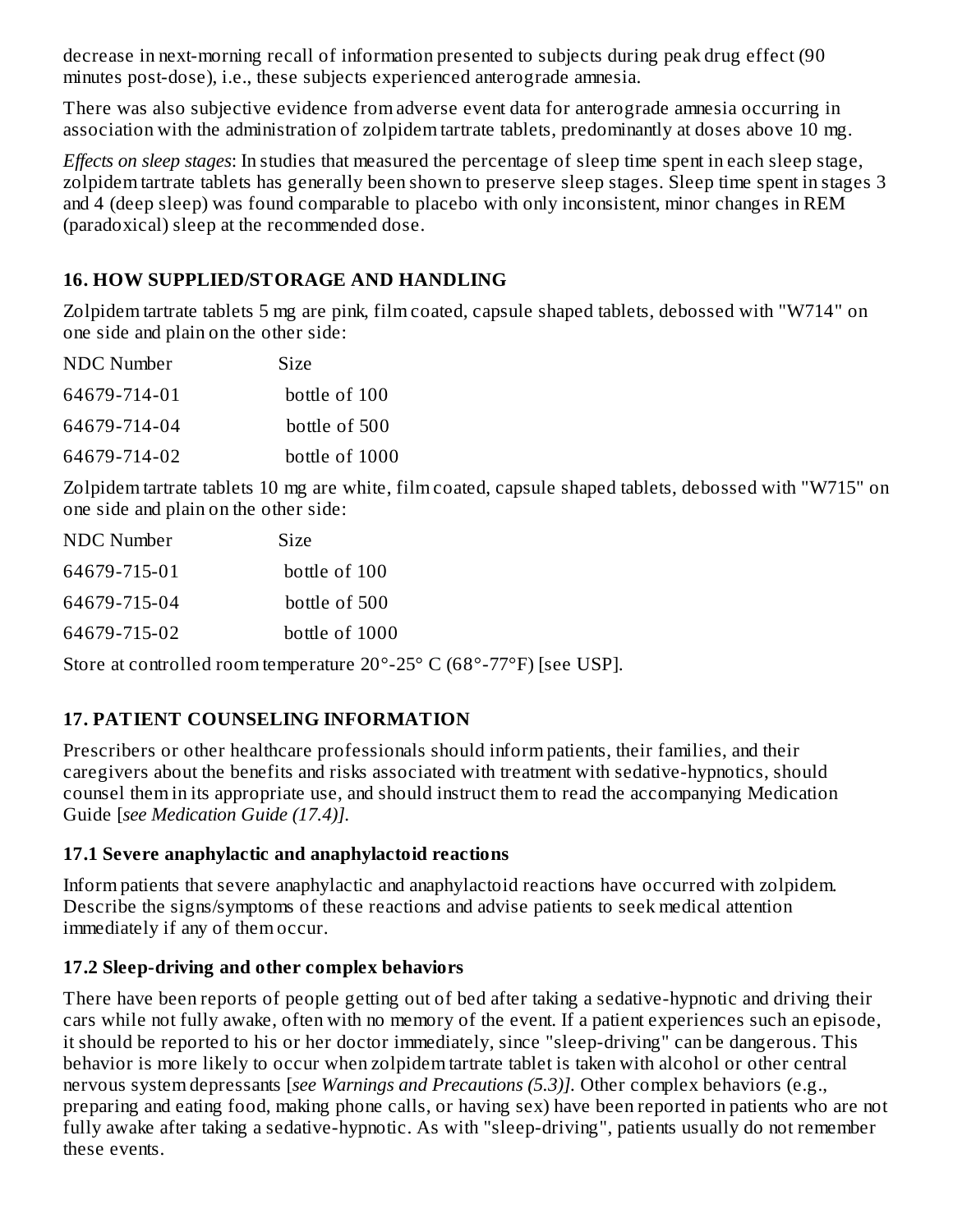In addition, patients should be advised to report all concomitant medications to the prescriber. Patients should be instructed to report events such as "sleep-driving" and other complex behaviors immediately to the prescriber.

#### **17.3 Administration instructions**

Patients should be counseled to take zolpidem tartrate tablets right before they get into bed and only when they are able to stay in bed a full night (7-8 hours) before being active again. Zolpidem tartrate tablet should not be taken with or immediately after a meal. Advise patients NOT to take zolpidem tartrate tablets when drinking alcohol.

#### **Manufactured By:**

Wockhardt Limited,

Mumbai, India.

#### **Distributed by:**

Wockhardt USA LLC.

20 Waterview Blvd.

Parsippany, NJ 07054

USA.

Rev.230512

### **17.4 Medication Guide**

#### MEDICATION GUIDE

Zolpidem Tartrate Tablets

Read the Medication Guide that comes with zolpidem tartrate tablets before you start taking it and each time you get a refill. There may be new information. This Medication Guide does not take the place of talking to your doctor about your medical condition or treatment.

\_\_\_\_\_\_\_\_\_\_\_\_\_\_\_\_\_\_\_\_\_\_\_\_\_\_\_\_\_\_\_\_\_\_\_\_\_\_\_\_\_\_\_\_\_\_\_\_\_\_\_\_\_\_\_\_\_\_\_\_\_\_\_\_\_\_\_\_\_\_\_\_ What is the most important information I should know about Zolpidem Tartrate Tablets?

After taking zolpidem tartrate tablets, you may get up out of bed while not being fully awake and do an activity that you do not know you are doing. The next morning, you may not remember that you did anything during the night. You have a higher chance for doing these activities if you drink alcohol or take other medicines that make you sleepy with zolpidem tartrate tablets. Reported activities include:

```
driving a car ("sleep-driving")
making and eating food
talking on the phone
having sex
sleep-walking
```
Call your doctor right away if you find out that you have done any of the above activities after taking zolpidem tartrate tablets.

Important:

1. Take zolpidem tartrate tablets exactly as prescribed

Do not take more zolpidem tartrate tablets than prescribed. Take zolpidem tartrate tablets right before you get in bed, not sooner.

2. Do not take zolpidem tartrate tablets if you: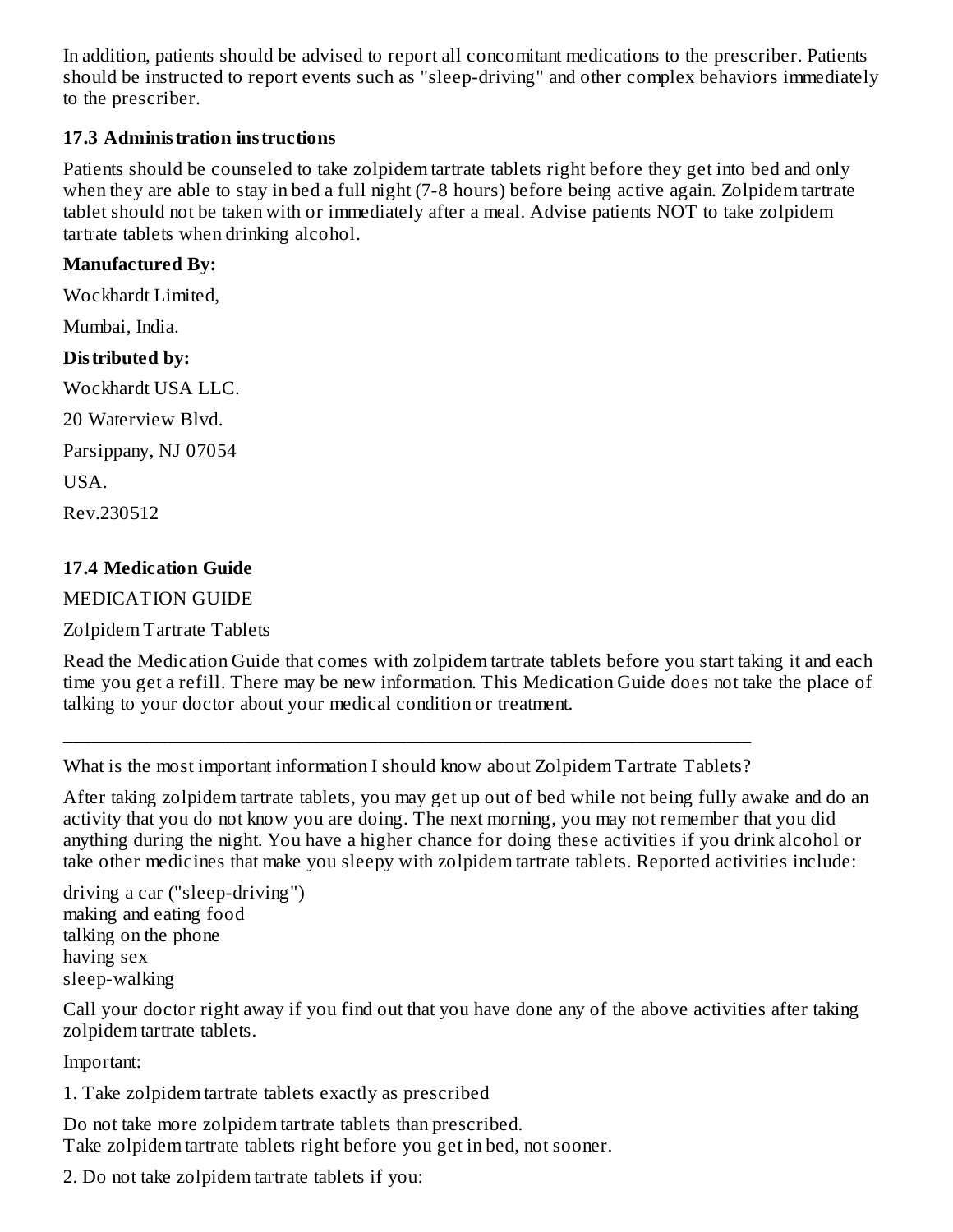drink alcohol take other medicines that can make you sleepy. Talk to your doctor about all of your medicines. Your doctor will tell you ifyou can take zolpidem tartrate tablets with your other medicines. cannot get a full night's sleep

\_\_\_\_\_\_\_\_\_\_\_\_\_\_\_\_\_\_\_\_\_\_\_\_\_\_\_\_\_\_\_\_\_\_\_\_\_\_\_\_\_\_\_\_\_\_\_\_\_\_\_\_\_\_\_\_\_\_\_\_\_\_\_\_\_\_\_\_\_\_\_\_

What is zolpidem tartrate tablet?

Zolpidem tartrate tablet is a sedative-hypnotic (sleep) medicine. Zolpidem tartrate tablet is used in adults for the short-term treatment of a sleep problem called insomnia. Symptoms of insomnia include:

trouble falling asleep

Zolpidem tartrate tablet is not for children.

Zolpidem tartrate tablet is a federally controlled substance (C-IV) because it can be abused or lead to dependence. Keep zolpidem tartrate tablet in a safe place to prevent misuse and abuse. Selling or giving away zolpidem tartrate tablet may harm others, and is against the law. Tell your doctor if you have ever abused or have been dependent on alcohol, prescription medicines or street drugs.

#### **Who should not take zolpidem tartrate tablet?**

Do not take zolpidem tartrate tablet if you are allergic to anything in it. See the end of this Medication Guide for a complete list of ingredients in zolpidem tartrate tablet.

#### **Zolpidem tartrate tablets may not be right for you. Before starting zolpidem tartrate tablets, tell your doctor about all of your health conditions, including if you:**

- have a history of depression, mental illness, or suicidal thoughts
- have a history of drug or alcohol abuse or addiction
- have kidney or liver disease
- have a lung disease or breathing problems
- are pregnant, planning to become pregnant, or breast feeding  $\bullet$

Tell your doctor about all of the medicines you take including prescription and nonprescription medicines, vitamins and herbal supplements. Medicines can interact with each other, sometimes causing serious side effects. **Do not take zolpidem tartrate tablets with other medicines that can make you sleepy.**

Know the medicines you take. Keep a list of your medicines with you to show your doctor and pharmacist each time you get a new medicine.

#### **How should I take zolpidem tartrate tablets?**

- Take zolpidem tartrate tablets exactly as prescribed. Do not take more zolpidem tartrate tablets than prescribed for you.
- **Take zolpidem tartrate tablets right before you get into bed.**
- Do not take zolpidem tartrate tablets unless you are able to stay in bed a full night (7-8 hours) **before you must be active again.**
- For faster sleep onset, zolpidem tartrate tablets should NOT be taken with or immediately after a meal.
- Call your doctor if your insomnia worsens or is not better within 7 to 10 days. This may mean that there is another condition causing your sleep problem.
- If you take too much zolpidem tartrate tablets or overdose, call your doctor or poison control center right away, or get emergency treatment.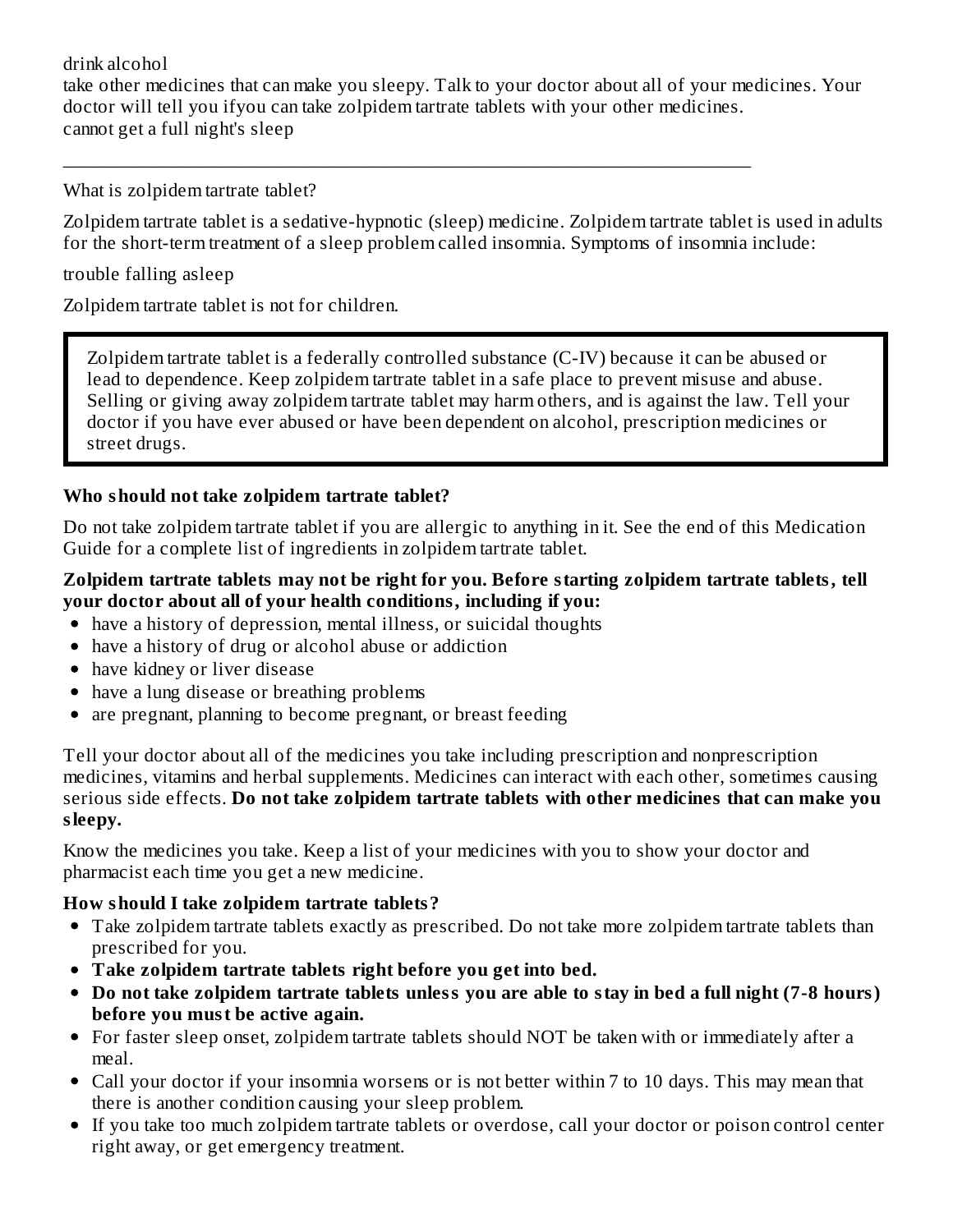**What are the possible side effects of zolpidem tartrate tablets? Serious side effects of zolpidem tartrate tablets include:**

- getting out of bed while not being fully awake and do an activity that you do not know you are **doing.** (See "What is the most important information I should know about zolpidem tartrate tablets"?)
- **abnormal thoughts and behavior.** Symptoms include more outgoing or aggressive behavior than normal, confusion, agitation, hallucinations, worsening of depression, and suicidal thoughts or actions.
- **memory loss**
- **anxiety**
- **s evere allergic reactions.** Symptoms include swelling of the tongue or throat, trouble breathing, and nausea and vomiting. Get emergency medical help if you get these symptoms after taking zolpidem tartrate tablets.

#### Call your doctor right away if you have any of the above side effects or any other side effects that **worry you while using zolpidem tartrate tablets.**

## **The most common side effects of zolpidem tartrate tablets are:**

- drowsiness
- dizziness
- diarrhea
- "drugged feelings"
- You may still feel drowsy the next day after taking zolpidem tartrate tablets. **Do not drive or do other dangerous activities after taking zolpidem tartrate tablets until you feel fully awake.**

**After you stop taking a sleep medicine,** you may have symptoms for 1 to 2 days such as: trouble sleeping, nausea, flushing, lightheadedness, uncontrolled crying, vomiting, stomach cramps, panic attack, nervousness, and stomach area pain.

These are not all the side effects of zolpidem tartrate tablets. Ask your doctor or pharmacist for more information.

Call your doctor for medical advice about side effects. You may report side effects to FDA at 1-800- FDA-1088.

### **How should I store zolpidem tartrate tablets?**

- Store at controlled room temperature 20°-25°C (68°-77°F) [see USP].
- **Keep zolpidem tartrate tablets and all medicines out of reach of children.**

## **General Information about zolpidem tartrate tablets**

- Medicines are sometimes prescribed for purposes other than those listed in a Medication Guide.
- Do not use zolpidem tartrate tablets for a condition for which it was not prescribed.
- Do not share zolpidem tartrate tablets with other people, even if you think they have the same symptoms that you have. It may harm them and it is against the law.

This Medication Guide summarizes the most important information about zolpidem tartrate tablets. If you would like more information, talk with your doctor. You can ask your doctor or pharmacist for information about zolpidem tartrate tablets that is written for healthcare professionals. For more information about zolpidem tartrate tablets, call 1-800-346-6854.

## **What are the ingredients in zolpidem tartrate tablets?**

**Active Ingredient:** Zolpidem Tartrate

**Inactive Ingredients:** anhydrous lactose, microcrystalline cellulose, sodium starch glycolate, colloidal silicon dioxide, talc, magnesium stearate, hypromellose, polyethylene glycol, and titanium dioxide; the 5 mg tablet also contains iron oxide red.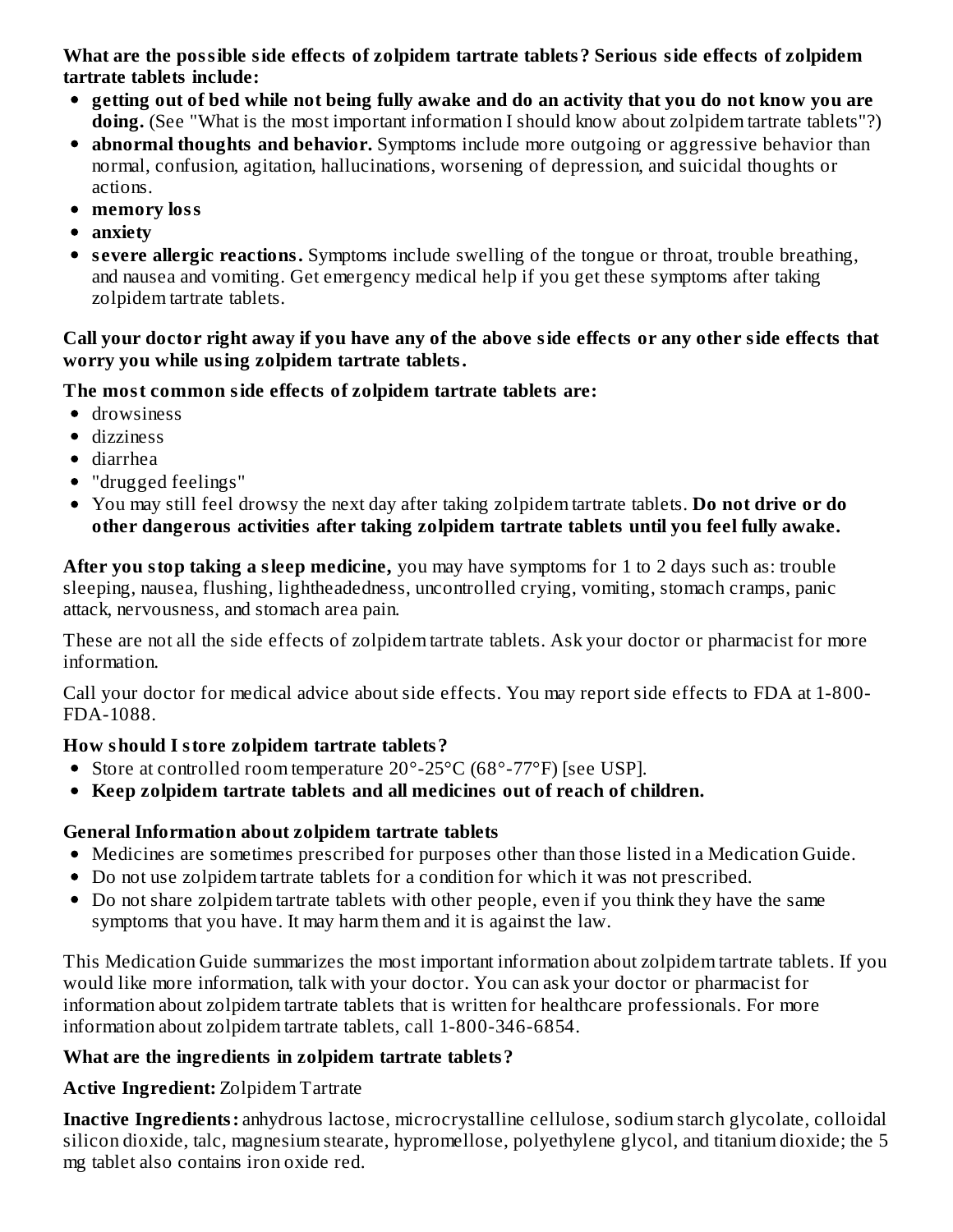### **Rx Only**

This Medication Guide has been approved by the U.S. Food and Drug Administration.

#### **Manufactured By:**

Wockhardt Limited,

Mumbai, India.

#### **Distributed by:**

Wockhardt USA LLC.

20 Waterview Blvd.

Parsippany, NJ 07054

USA.

Rev.230512

#### **Princial Display Panel**

#### **Zolpidem Tartrate Tablets, 10mg CIV 15 Tablets NDC 10544-040-15**



# **ZOLPIDEM TARTRATE**

zolpidem tartrate tablet

| <b>Product Information</b>                                                                                              |                                   |                     |  |                                  |          |
|-------------------------------------------------------------------------------------------------------------------------|-----------------------------------|---------------------|--|----------------------------------|----------|
| <b>Product Type</b>                                                                                                     | HUMAN PRESCRIPTION<br><b>DRUG</b> | Item Code (Source)  |  | NDC:10544-<br>040(NDC:64679-715) |          |
| <b>Route of Administration</b>                                                                                          | ORAL                              | <b>DEA Schedule</b> |  | CIV                              |          |
|                                                                                                                         |                                   |                     |  |                                  |          |
|                                                                                                                         |                                   |                     |  |                                  |          |
| <b>Active Ingredient/Active Moiety</b>                                                                                  |                                   |                     |  |                                  |          |
| <b>Ingredient Name</b>                                                                                                  |                                   |                     |  | <b>Basis of Strength</b>         | Strength |
| <b>ZOLPIDEM TARTRATE</b> (UNII: WY6W63843K) (ZOLPIDEM - UNII:7K383OQI23)<br><b>ZOLPIDEM TARTRATE</b><br>$10 \text{ mg}$ |                                   |                     |  |                                  |          |
|                                                                                                                         |                                   |                     |  |                                  |          |